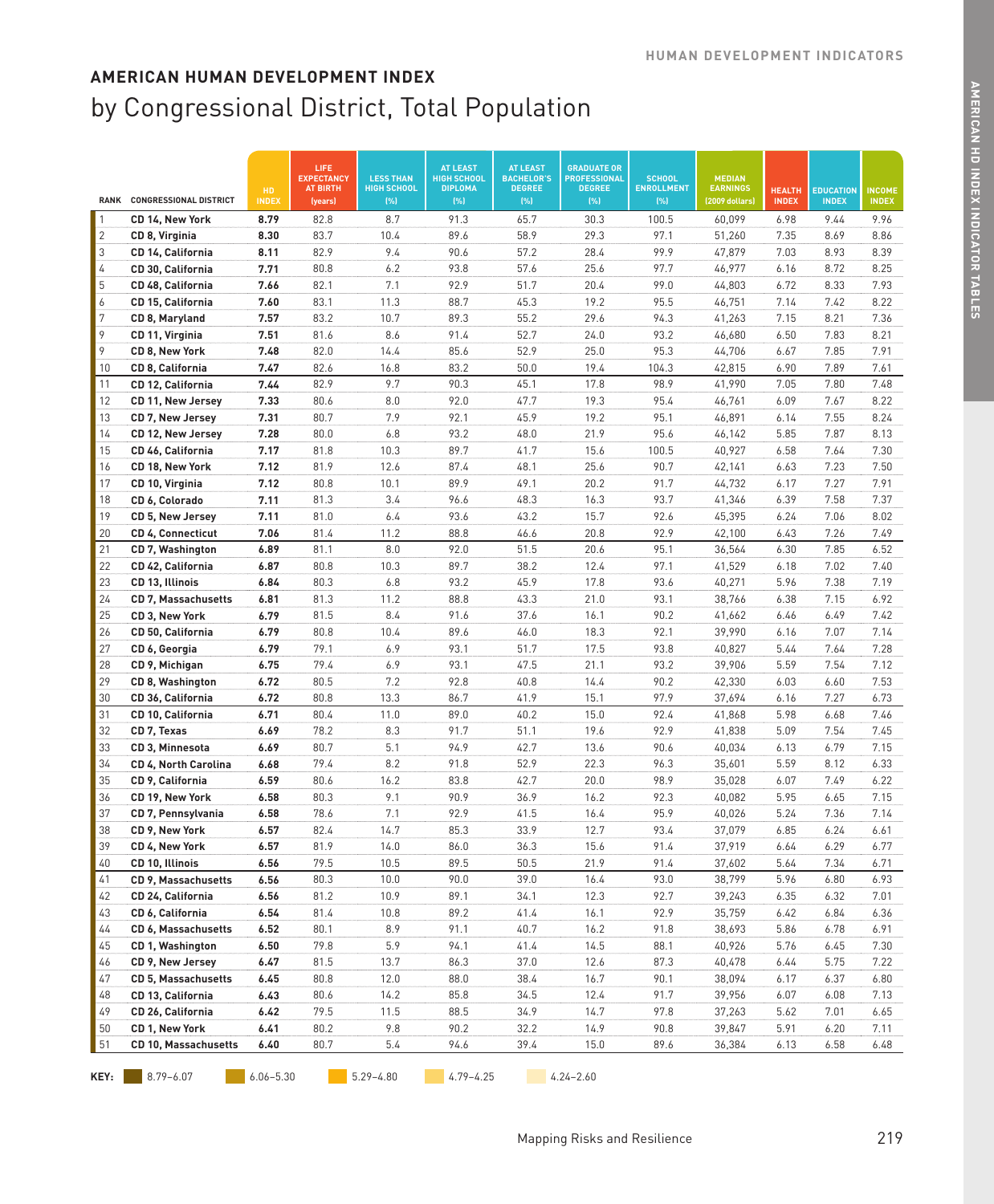|             |                               |                    | LIFE<br><b>EXPECTANCY</b>  | <b>LESS THAN</b>           | <b>AT LEAST</b><br><b>HIGH SCHOOL</b> | <b>AT LEAST</b><br><b>BACHELOR'S</b> | <b>GRADUATE OR</b><br><b>PROFESSIONAL</b> | <b>SCHOOL</b>             | <b>MEDIAN</b>                     |                               |                                  |                               |
|-------------|-------------------------------|--------------------|----------------------------|----------------------------|---------------------------------------|--------------------------------------|-------------------------------------------|---------------------------|-----------------------------------|-------------------------------|----------------------------------|-------------------------------|
| <b>RANK</b> | <b>CONGRESSIONAL DISTRICT</b> | HD<br><b>INDEX</b> | <b>AT BIRTH</b><br>(years) | <b>HIGH SCHOOL</b><br>(% ) | <b>DIPLOMA</b><br>(% )                | <b>DEGREE</b><br>(%)                 | <b>DEGREE</b><br>(% )                     | <b>ENROLLMENT</b><br>(% ) | <b>EARNINGS</b><br>(2009 dollars) | <b>HEALTH</b><br><b>INDEX</b> | <b>EDUCATION</b><br><b>INDEX</b> | <b>INCOME</b><br><b>INDEX</b> |
| 52          | CD 29, California             | 6.36               | 80.8                       | 18.0                       | 82.0                                  | 37.4                                 | 14.0                                      | 100.8                     | 33,375                            | 6.16                          | 7.04                             | 5.88                          |
| 53          | CD 2, New York                | 6.33               | 80.3                       | 10.6                       | 89.4                                  | 35.5                                 | 15.2                                      | 90.9                      | 37,545                            | 5.97                          | 6.33                             | 6.70                          |
| 54          | CD 9, Illinois                | 6.32               | 78.5                       | 13.0                       | 87.0                                  | 43.9                                 | 18.9                                      | 97.3                      | 35,281                            | 5.23                          | 7.47                             | 6.27                          |
| 55          | CD 22, Florida                | 6.31               | 81.1                       | 8.0                        | 92.0                                  | 38.9                                 | 14.1                                      | 91.3                      | 34,194                            | 6.28                          | 6.58                             | 6.05                          |
| 56          | CD 5, Arizona                 | 6.31               | 80.2                       | 8.4                        | 91.6                                  | 43.0                                 | 16.1                                      | 92.2                      | 34,211                            | 5.93                          | 6.93                             | 6.06                          |
| 57          | CD 5, New York                | 6.30               | 82.7                       | 20.1                       | 79.9                                  | 37.1                                 | 14.7                                      | 93.1                      | 32,841                            | 6.94                          | 6.20                             | 5.77                          |
| 58          | <b>CD 4, Massachusetts</b>    | 6.29               | 79.9                       | 13.3                       | 86.7                                  | 40.5                                 | 19.6                                      | 91.1                      | 36,282                            | 5.78                          | 6.64                             | 6.46                          |
| 59          | CD 6, Illinois                | 6.29               | 80.8                       | 10.8                       | 89.2                                  | 36.8                                 | 12.3                                      | 91.4                      | 35,896                            | 6.17                          | 6.30                             | 6.39                          |
| 60          | CD 4, Maryland                | 6.28               | 79.6                       | 12.4                       | 87.6                                  | 35.8                                 | 15.3                                      | 89.9                      | 39,244                            | 5.67                          | 6.15                             | 7.01                          |
| 61          | CD 5, Wisconsin               | 6.27               | 80.1                       | 5.6                        | 94.4                                  | 38.8                                 | 13.8                                      | 90.6                      | 35,676                            | 5.88                          | 6.60                             | 6.35                          |
| 62          | CD 16, California             | 6.27               | 83.1                       | 22.7                       | 77.3                                  | 30.5                                 | 11.2                                      | 89.9                      | 35,884                            | 7.14                          | 5.27                             | 6.39                          |
| 63          | CD 2, Minnesota               | 6.25               | 81.2                       | 6.2                        | 93.8                                  | 36.6                                 | 10.2                                      | 87.0                      | 36,579                            | 6.32                          | 5.92                             | 6.52                          |
| 64          | CD 20, Florida                | 6.25               | 80.6                       | 9.5                        | 90.5                                  | 36.6                                 | 14.2                                      | 93.1                      | 34,153                            | 6.09                          | 6.62                             | 6.04                          |
| 65          | CD 2, Missouri                | 6.24               | 79.4                       | 6.3                        | 93.7                                  | 42.1                                 | 15.3                                      | 89.5                      | 36,405                            | 5.58                          | 6.66                             | 6.49                          |
| 66          | CD 6, Pennsylvania            | 6.23               | 80.1                       | 10.1                       | 89.9                                  | 40.5                                 | 16.0                                      | 89.1                      | 36,163                            | 5.86                          | 6.40                             | 6.44                          |
| 67          | CD 8, Pennsylvania            | 6.23               | 79.5                       | 7.9                        | 92.1                                  | 33.5                                 | 13.0                                      | 90.4                      | 38,410                            | 5.62                          | 6.20                             | 6.86                          |
| 68          | CD 3, Kansas                  | 6.22               | 80.1                       | 7.8                        | 92.2                                  | 43.4                                 | 15.2                                      | 91.8                      | 33,489                            | 5.86                          | 6.90                             | 5.91                          |
| 69          | <b>CD 8, Massachusetts</b>    | 6.22               | 80.4                       | 16.4                       | 83.6                                  | 45.2                                 | 22.7                                      | 95.8                      | 30,527                            | 6.02                          | 7.37                             | 5.27                          |
| 70          | <b>District of Columbia</b>   | 6.21               | 75.6                       | 14.2                       | 85.8                                  | 48.2                                 | 26.7                                      | 92.7                      | 40,342                            | 4.00                          | 7.44                             | 7.20                          |
| 71          | CD 3, Texas                   | 6.19               | 80.7                       | 12.7                       | 87.3                                  | 41.6                                 | 13.3                                      | 88.3                      | 35,504                            | 6.12                          | 6.13                             | 6.31                          |
| 72          | CD 1, Connecticut             | 6.18               | 79.6                       | 13.0                       | 87.0                                  | 33.1                                 | 13.7                                      | 94.2                      | 36,274                            | 5.68                          | 6.41                             | 6.46                          |
| 73          | CD 2, Connecticut             | 6.18               | 79.9                       | 8.9                        | 91.1                                  | 33.1                                 | 13.9                                      | 91.7                      | 35,947                            | 5.80                          | 6.33                             | 6.40                          |
| 74          | CD 3, New Jersey              | 6.16               | 79.4                       | 8.3                        | 91.7                                  | 31.0                                 | 10.9                                      | 90.0                      | 39,183                            | 5.57                          | 5.93                             | 7.00                          |
| 75          | CD 3, Connecticut             | 6.15               | 79.8                       | 11.4                       | 88.6                                  | 32.5                                 | 14.4                                      | 93.4                      | 35,478                            | 5.74                          | 6.40                             | 6.31                          |
| 76          | CD 3, Maryland                | 6.14               | 76.9                       | 11.1                       | 88.9                                  | 43.2                                 | 20.0                                      | 88.8                      | 40,678                            | 4.54                          | 6.63                             | 7.26                          |
| 77          | CD 5, Maryland                | 6.14               | 77.4                       | 9.7                        | 90.3                                  | 31.2                                 | 12.6                                      | 92.8                      | 41,649                            | 4.73                          | 6.27                             | 7.42                          |
| 78          | CD 3, Massachusetts           | 6.14               | 79.5                       | 12.5                       | 87.5                                  | 37.1                                 | 14.3                                      | 91.3                      | 36,356                            | 5.62                          | 6.32                             | 6.48                          |
| 79          | CD 52, California             | 6.12               | 80.8                       | 10.6                       | 89.4                                  | 30.9                                 | 11.5                                      | 90.5                      | 35,353                            | 6.16                          | 5.91                             | 6.28                          |
| 80          | CD 53, California             | 6.11               | 80.8                       | 15.7                       | 84.3                                  | 39.5                                 | 16.7                                      | 96.0                      | 30,453                            | 6.16                          | 6.91                             | 5.25                          |
| 81          | CD 6, New Jersey              | 6.10               | 80.3                       | 12.4                       | 87.6                                  | 33.8                                 | 12.0                                      | 90.3                      | 35,906                            | 5.95                          | 5.96                             | 6.39                          |
| 82          | CD 2, Colorado                | 6.09               | 80.0                       | 10.0                       | 90.0                                  | 41.8                                 | 15.0                                      | 87.5                      | 35,027                            | 5.82                          | 6.24                             | 6.22                          |
| 83          | CD 13, New York               | 6.09               | 80.6                       | 17.2                       | 82.8                                  | 26.8                                 | 10.3                                      | 90.4                      | 38,103                            | 6.10                          | 5.37                             | 6.80                          |
| 84          | CD 5, Connecticut             | 6.09               | 80.2                       | 12.3                       | 87.7                                  | 33.2                                 | 13.7                                      | 88.6                      | 36,658                            | 5.90                          | 5.83                             | 6.53                          |
| 85          | CD 5, Minnesota               | 6.09               | 80.7                       | 11.0                       | 89.0                                  | 41.1                                 | 14.3                                      | 92.2                      | 31,442                            | 6.12                          | 6.67                             | 5.47                          |
| 86          | CD 8, Illinois                | 6.08               | 79.8                       | 10.1                       | 89.9                                  | 36.0                                 | 12.7                                      | 87.4                      | 37,111                            | 5.75                          | 5.87                             | 6.62                          |
| 87          | CD 1, Hawaii                  | 6.07               | 82.2                       | 10.1                       | 89.9                                  | 31.2                                 | 10.5                                      | 90.1                      | 32,125                            | 6.75                          | 5.86                             | 5.62                          |
| 88          | CD 4, Minnesota               | 6.06               | 80.7                       | 9.3                        | 90.7                                  | 37.5                                 | 14.3                                      | 90.7                      | 32,271                            | 6.13                          | 6.40                             | 5.65                          |
| 89          | CD 17, New York               | 6.00               | 80.6                       | 17.5                       | 82.5                                  | 32.1                                 | 13.9                                      | 92.0                      | 33,901                            | 6.08                          | 5.93                             | 5.99                          |
| 90          | CD 40, California             | 5.99               | 82.1                       | 18.6                       | 81.4                                  | 31.2                                 | 9.7                                       | 90.8                      | 32,671                            | 6.72                          | 5.52                             | 5.74                          |
| 91          | CD 6, Minnesota               | 5.99               | 81.2                       | 6.3                        | 93.7                                  | 29.0                                 | 8.5                                       | 87.2                      | 34,492                            | 6.33                          | 5.52                             | 6.11                          |
| 92          | CD 11, New York               | 5.98               | 81.3                       | 18.4                       | 81.6                                  | 31.4                                 | 13.9                                      | 92.3                      | 32,299                            | 6.38                          | 5.90                             | 5.66                          |
| 93          | CD 11, California             | 5.97               | 79.2                       | 13.7                       | 86.3                                  | 30.5                                 | 10.5                                      | 91.7                      | 36,717                            | 5.52                          | 5.84                             | 6.55                          |
| 94          | CD 22, Texas                  | 5.96               | 79.0                       | 12.9                       | 87.1                                  | 34.9                                 | 11.6                                      | 89.0                      | 37,248                            | 5.42                          | 5.83                             | 6.65                          |
| 95          | CD 3, California              | 5.96               | 79.4                       | 10.7                       | 89.3                                  | 28.6                                 | 9.1                                       | 93.0                      | 35,613                            | 5.58                          | 5.97                             | 6.33                          |
| 96          | CD 4, New Jersey              | 5.95               | 79.6                       | 12.4                       | 87.6                                  | 30.1                                 | 10.4                                      | 90.4                      | 36,119                            | 5.68                          | 5.74                             | 6.43                          |
| 97          | CD 19, Florida                | 5.91               | 81.1                       | 10.7                       | 89.3                                  | 30.4                                 | 10.8                                      | 93.3                      | 30,516                            | 6.31                          | 6.16                             | 5.26                          |
| 98          | CD 6, New York                | 5.90               | 82.9                       | 22.1                       | 77.9                                  | 22.2                                 | 7.1                                       | 94.1                      | 31,277                            | 7.06                          | 5.22                             | 5.43                          |
| 99          | CD 2, Wisconsin               | 5.90               | 80.4                       | 7.5                        | 92.5                                  | 34.5                                 | 14.0                                      | 91.2                      | 30,690                            | 5.99                          | 6.41                             | 5.30                          |
| 100         | CD 1, Oregon                  | 5.89               | 80.2                       | 10.0                       | 90.0                                  | 36.3                                 | 13.4                                      | 88.7                      | 32,502                            | 5.92                          | 6.07                             | 5.70                          |
| 101         | CD 5, Illinois                | 5.89               | 78.5                       | 16.9                       | 83.1                                  | 39.1                                 | 15.4                                      | 89.8                      | 35,696                            | 5.23                          | 6.09                             | 6.35                          |
| 102         | CD 15, New York               | 5.87               | 82.6                       | 28.4                       | 71.6                                  | 34.5                                 | 17.2                                      | 91.5                      | 29,608                            | 6.91                          | 5.64                             | 5.05                          |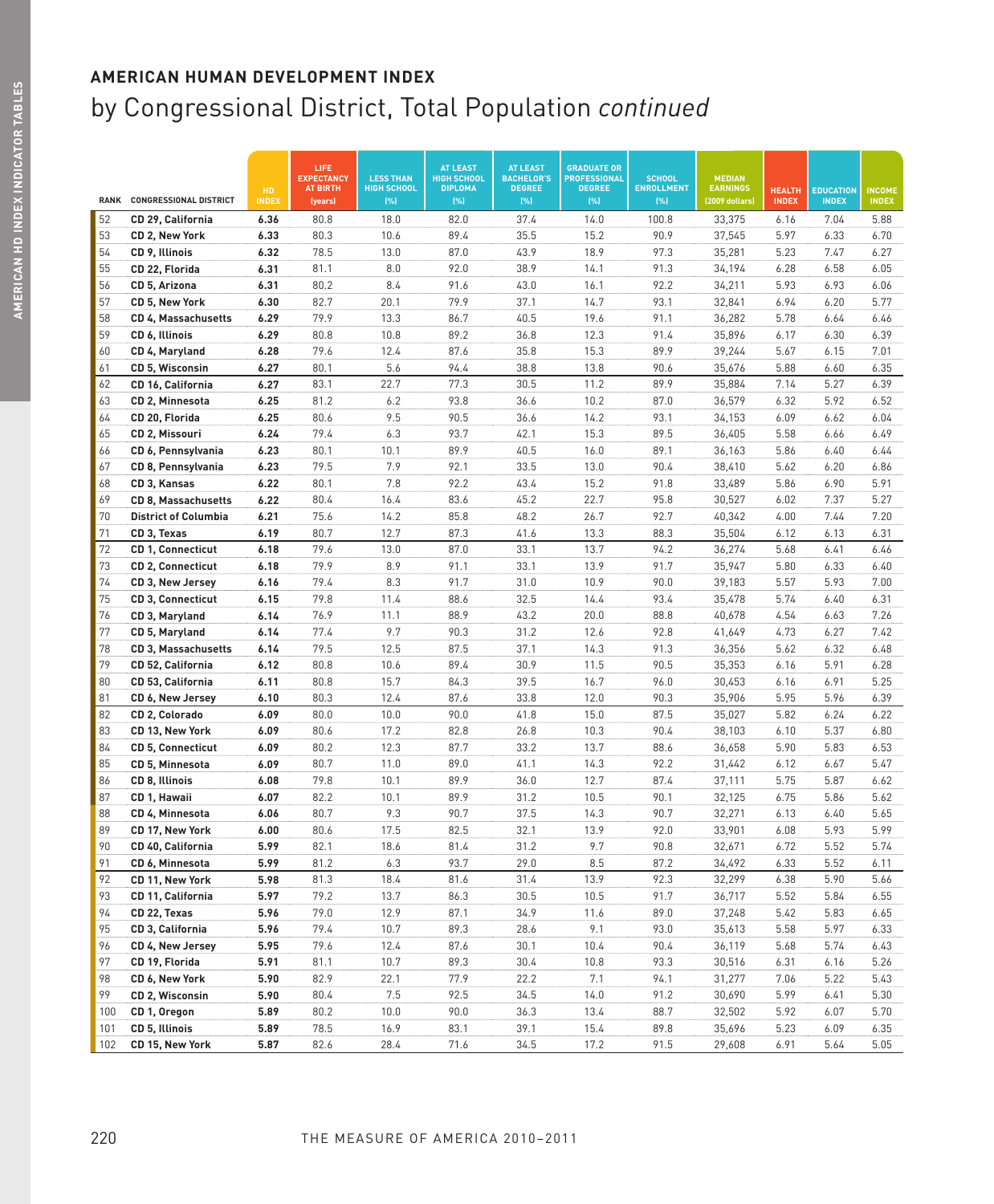|             |                                  |                    | LIFE<br><b>EXPECTANCY</b>  | <b>LESS THAN</b>           | <b>AT LEAST</b><br><b>HIGH SCHOOL</b> | <b>AT LEAST</b><br><b>BACHELOR'S</b> | <b>GRADUATE OR</b><br><b>PROFESSIONAL</b> | <b>SCHOOL</b>            | <b>MEDIAN</b>                     |                               |                                  |                               |
|-------------|----------------------------------|--------------------|----------------------------|----------------------------|---------------------------------------|--------------------------------------|-------------------------------------------|--------------------------|-----------------------------------|-------------------------------|----------------------------------|-------------------------------|
| <b>RANK</b> | <b>CONGRESSIONAL DISTRICT</b>    | HD<br><b>INDEX</b> | <b>AT BIRTH</b><br>(years) | <b>HIGH SCHOOL</b><br>(% ) | <b>DIPLOMA</b><br>[%]                 | <b>DEGREE</b><br>[%]                 | <b>DEGREE</b><br>[%]                      | <b>ENROLLMENT</b><br>(%) | <b>EARNINGS</b><br>(2009 dollars) | <b>HEALTH</b><br><b>INDEX</b> | <b>EDUCATION</b><br><b>INDEX</b> | <b>INCOME</b><br><b>INDEX</b> |
| 103         | CD 9, North Carolina             | 5.82               | 77.6                       | 10.1                       | 89.9                                  | 39.4                                 | 12.6                                      | 88.9                     | 36,169                            | 4.85                          | 6.18                             | 6.44                          |
| 104         | CD 5, Georgia                    | 5.82               | 78.4                       | 14.6                       | 85.4                                  | 45.2                                 | 18.4                                      | 89.6                     | 32,626                            | 5.15                          | 6.58                             | 5.73                          |
| 105         | CD 7, Virginia                   | 5.79               | 78.3                       | 11.4                       | 88.6                                  | 36.1                                 | 12.6                                      | 88.3                     | 35,588                            | 5.14                          | 5.91                             | 6.33                          |
| 106         | CD 13, Pennsylvania              | 5.77               | 77.3                       | 13.1                       | 86.9                                  | 32.6                                 | 12.6                                      | 89.6                     | 38,130                            | 4.69                          | 5.83                             | 6.81                          |
| 107         | CD 12, Ohio                      | 5.77               | 77.8                       | 8.0                        | 92.0                                  | 38.3                                 | 12.9                                      | 89.0                     | 34,661                            | 4.90                          | 6.25                             | 6.15                          |
| 108         | CD 8, New Jersey                 | 5.76               | 78.9                       | 16.8                       | 83.2                                  | 33.0                                 | 11.4                                      | 89.7                     | 35,387                            | 5.36                          | 5.64                             | 6.29                          |
| 109         | CD 4, California                 | 5.76               | 80.5                       | 8.8                        | 91.2                                  | 28.4                                 | 8.4                                       | 88.2                     | 32,731                            | 6.04                          | 5.50                             | 5.75                          |
| 110         | CD 7, Georgia                    | 5.76               | 79.7                       | 12.2                       | 87.8                                  | 34.1                                 | 10.8                                      | 90.1                     | 32,396                            | 5.69                          | 5.91                             | 5.68                          |
| 111         | CD 7, Illinois                   | 5.76               | 78.5                       | 16.3                       | 83.7                                  | 38.2                                 | 17.5                                      | 86.1                     | 35,395                            | 5.23                          | 5.76                             | 6.29                          |
| 112         | CD 5, Indiana                    | 5.75               | 78.6                       | 8.5                        | 91.5                                  | 35.8                                 | 12.1                                      | 88.8                     | 33,534                            | 5.26                          | 6.06                             | 5.92                          |
| 113         | <b>CD 2, New Hampshire</b>       | 5.74               | 79.6                       | 9.1                        | 90.9                                  | 33.1                                 | 12.6                                      | 89.3                     | 31,736                            | 5.68                          | 5.99                             | 5.54                          |
| 114         | <b>CD 1, New Hampshire</b>       | 5.74               | 79.7                       | 9.1                        | 90.9                                  | 33.6                                 | 11.4                                      | 87.0                     | 32,886                            | 5.73                          | 5.70                             | 5.78                          |
| 115         | CD 11, Michigan                  | 5.73               | 76.7                       | 9.0                        | 91.0                                  | 33.4                                 | 12.7                                      | 93.2                     | 35,520                            | 4.44                          | 6.45                             | 6.32                          |
| 116         | CD 24, Texas                     | 5.73               | 78.5                       | 13.0                       | 87.0                                  | 36.4                                 | 11.6                                      | 88.3                     | 34,782                            | 5.20                          | 5.81                             | 6.17                          |
| 117         | CD 10, New York                  | 5.72               | 81.3                       | 21.8                       | 78.2                                  | 23.9                                 | 9.1                                       | 90.8                     | 32,824                            | 6.38                          | 5.02                             | 5.77                          |
| 118         | CD 21, Texas                     | 5.72               | 79.0                       | 9.1                        | 90.9                                  | 39.5                                 | 14.8                                      | 89.3                     | 31,073                            | 5.40                          | 6.37                             | 5.39                          |
| 119         | CD 7, California                 | 5.69               | 80.2                       | 16.5                       | 83.5                                  | 25.7                                 | 7.2                                       | 89.1                     | 34,390                            | 5.90                          | 5.08                             | 6.09                          |
| 120         | CD 6, Maryland                   | 5.66               | 78.5                       | 11.7                       | 88.3                                  | 27.8                                 | 10.1                                      | 89.7                     | 34,857                            | 5.23                          | 5.57                             | 6.19                          |
| 121         | CD 3, Arizona                    | 5.66               | 80.2                       | 12.7                       | 87.3                                  | 31.1                                 | 11.1                                      | 85.3                     | 33,091                            | 5.93                          | 5.23                             | 5.82                          |
| 122         | CD 1, Virginia                   | 5.65               | 78.8                       | 11.1                       | 88.9                                  | 30.3                                 | 11.5                                      | 86.7                     | 34,875                            | 5.33                          | 5.44                             | 6.19                          |
| 123         | CD 25, New York                  | 5.64               | 79.2                       | 10.0                       | 90.0                                  | 32.2                                 | 14.0                                      | 90.5                     | 30.743                            | 5.50                          | 6.11                             | 5.31                          |
| 124         | CD 18, Pennsylvania              | 5.64               | 78.1                       | 5.9                        | 94.1                                  | 34.5                                 | 12.5                                      | 89.2                     | 32,409                            | 5.05                          | 6.18                             | 5.68                          |
| 125         | CD 2, Rhode Island               | 5.62               | 79.3                       | 14.3                       | 85.7                                  | 30.5                                 | 11.2                                      | 91.1                     | 31,771                            | 5.54                          | 5.78                             | 5.54                          |
| 126         | CD 8, Michigan                   | 5.62               | 79.1                       | 7.7                        | 92.3                                  | 31.1                                 | 11.7                                      | 93.9                     | 29,135                            | 5.46                          | 6.44                             | 4.94                          |
| 127         | CD 8, Arizona                    | 5.57               | 80.1                       | 8.4                        | 91.6                                  | 32.9                                 | 13.4                                      | 89.8                     | 28,365                            | 5.86                          | 6.11                             | 4.76                          |
| 128         | CD 1, Maryland                   | 5.57               | 77.4                       | 10.5                       | 89.5                                  | 29.8                                 | 11.1                                      | 88.2                     | 35,808                            | 4.76                          | 5.59                             | 6.37                          |
| 129         | CD 21, New York                  | 5.57               | 79.0                       | 11.4                       | 88.6                                  | 30.6                                 | 14.6                                      | 89.8                     | 30,971                            | 5.42                          | 5.93                             | 5.37                          |
| 130         | CD 6, Arizona                    | 5.56               | 80.2                       | 12.0                       | 88.0                                  | 26.4                                 | 9.1                                       | 87.4                     | 31,899                            | 5.92                          | 5.21                             | 5.57                          |
| 131         | CD 10, Texas                     | 5.56               | 78.7                       | 12.9                       | 87.1                                  | 35.0                                 | 11.4                                      | 83.9                     | 34,629                            | 5.29                          | 5.26                             | 6.14                          |
| 132         | CD 2, Nebraska                   | 5.56               | 78.8                       | 9.4                        | 90.6                                  | 34.3                                 | 11.7                                      | 91.2                     | 30,045                            | 5.32                          | 6.20                             | 5.16                          |
| 133         | CD 14, Illinois                  | 5.56               | 80.0                       | 14.7                       | 85.3                                  | 30.2                                 | 10.4                                      | 88.5                     | 31,169                            | 5.84                          | 5.42                             | 5.41                          |
| 134         | CD 27, California                | 5.56               | 80.8                       | 19.9                       | 80.1                                  | 27.9                                 | 8.9                                       | 90.0                     | 30,778                            | 6.16                          | 5.19                             | 5.32                          |
| 135         | CD 24, Florida                   | 5.55               | 79.3                       | 10.2                       | 89.8                                  | 27.2                                 | 8.8                                       | 93.4                     | 30,011                            | 5.54                          | 5.97                             | 5.15                          |
| 136         | CD 14, Ohio                      | 5.54               | 78.4                       | 8.6                        | 91.4                                  | 31.1                                 | 11.4                                      | 90.9                     | 31,201                            | 5.16                          | 6.05                             | 5.42                          |
| 137         | CD 2, Utah                       | 5.53               | 80.4                       | 8.3                        | 91.7                                  | 33.9                                 | 12.0                                      | 86.1                     | 29,062                            | 5.98                          | 5.68                             | 4.92                          |
| 138         | <b>CD 2, Massachusetts</b>       | 5.53               | 78.8                       | 13.1                       | 86.9                                  | 27.3                                 | 9.8                                       | 88.8                     | 33,394                            | 5.32                          | 5.38                             | 5.89                          |
| 139         | CD 14. Florida                   | 5.52               | 82.0                       | 11.6                       | 88.4                                  | 28.5                                 | 9.7                                       | 85.4                     | 28,478                            | 6.67                          | 5.12                             | 4.78                          |
| 140         | <b>CD 1, Massachusetts</b>       | 5.52               | 79.3                       | 10.7                       | 89.3                                  | 29.8                                 | 11.8                                      | 90.1                     | 30,164                            | 5.54                          | 5.82                             | 5.18                          |
| 141         | CD 5, Colorado                   | 5.51               | 79.5<br>79.2               | 9.1<br>18.3                | 90.9                                  | 33.0<br>29.6                         | 12.6                                      | 90.1<br>92.0             | 28,813                            | 5.60                          | 6.07                             | 4.87                          |
| 142<br>143  | CD 1, Rhode Island<br>CD 3, lowa | 5.49<br>5.47       | 79.7                       | 9.0                        | 81.7<br>91.0                          | 28.6                                 | 11.5<br>7.9                               | 87.2                     | 30,624<br>31,012                  | 5.51<br>5.69                  | 5.68<br>5.35                     | 5.29<br>5.38                  |
| 144         | CD 15, Pennsylvania              | 5.47               | 79.8                       | 13.6                       | 86.4                                  | 26.9                                 | 9.6                                       | 86.7                     | 31,930                            | 5.73                          | 5.10                             | 5.58                          |
| 145         | CD 4, Colorado                   | 5.45               | 80.4                       | 13.1                       | 86.9                                  | 33.1                                 | 11.6                                      | 91.1                     | 26,899                            | 5.99                          | 5.97                             | 4.39                          |
| 146         | CD 26, Texas                     | 5.43               | 78.7                       | 15.2                       | 84.8                                  | 30.8                                 | 9.3                                       | 88.1                     | 32,346                            | 5.29                          | 5.34                             | 5.67                          |
| 147         | CD 1, Wisconsin                  | 5.41               | 78.8                       | 10.6                       | 89.4                                  | 24.7                                 | 7.7                                       | 90.4                     | 31,300                            |                               | 5.45                             | 5.44                          |
| 148         | CD 2, Hawaii                     | 5.41               | 80.8                       | 9.3                        | 90.7                                  | 26.9                                 | 9.2                                       | 80.6                     | 31,398                            | 5.35<br>6.17                  | 4.59                             | 5.46                          |
| 149         | CD 1, Colorado                   | 5.41               | 78.9                       | 17.1                       | 82.9                                  | 37.9                                 | 15.2                                      | 86.6                     | 30,149                            | 5.38                          | 5.66                             | 5.18                          |
| 150         | CD 7, New York                   | 5.40               | 80.8                       | 24.9                       | 75.1                                  | 23.2                                 | 7.6                                       | 89.7                     | 31,038                            | 6.16                          | 4.67                             | 5.38                          |
| 151         | CD 7, Tennessee                  | 5.40               | 76.4                       | 10.2                       | 89.8                                  | 34.5                                 | 12.5                                      | 90.7                     | 32,548                            | 4.33                          | 6.16                             | 5.71                          |
| 152         | CD 2, Ohio                       | 5.40               | 77.3                       | 10.4                       | 89.6                                  | 33.7                                 | 13.2                                      | 88.5                     | 31,836                            | 4.73                          | 5.91                             | 5.56                          |
| 153         | CD 12, Michigan                  | 5.40               | 78.6                       | 13.1                       | 86.9                                  | 22.5                                 | 8.1                                       | 94.7                     | 30,138                            | 5.26                          | 5.75                             | 5.18                          |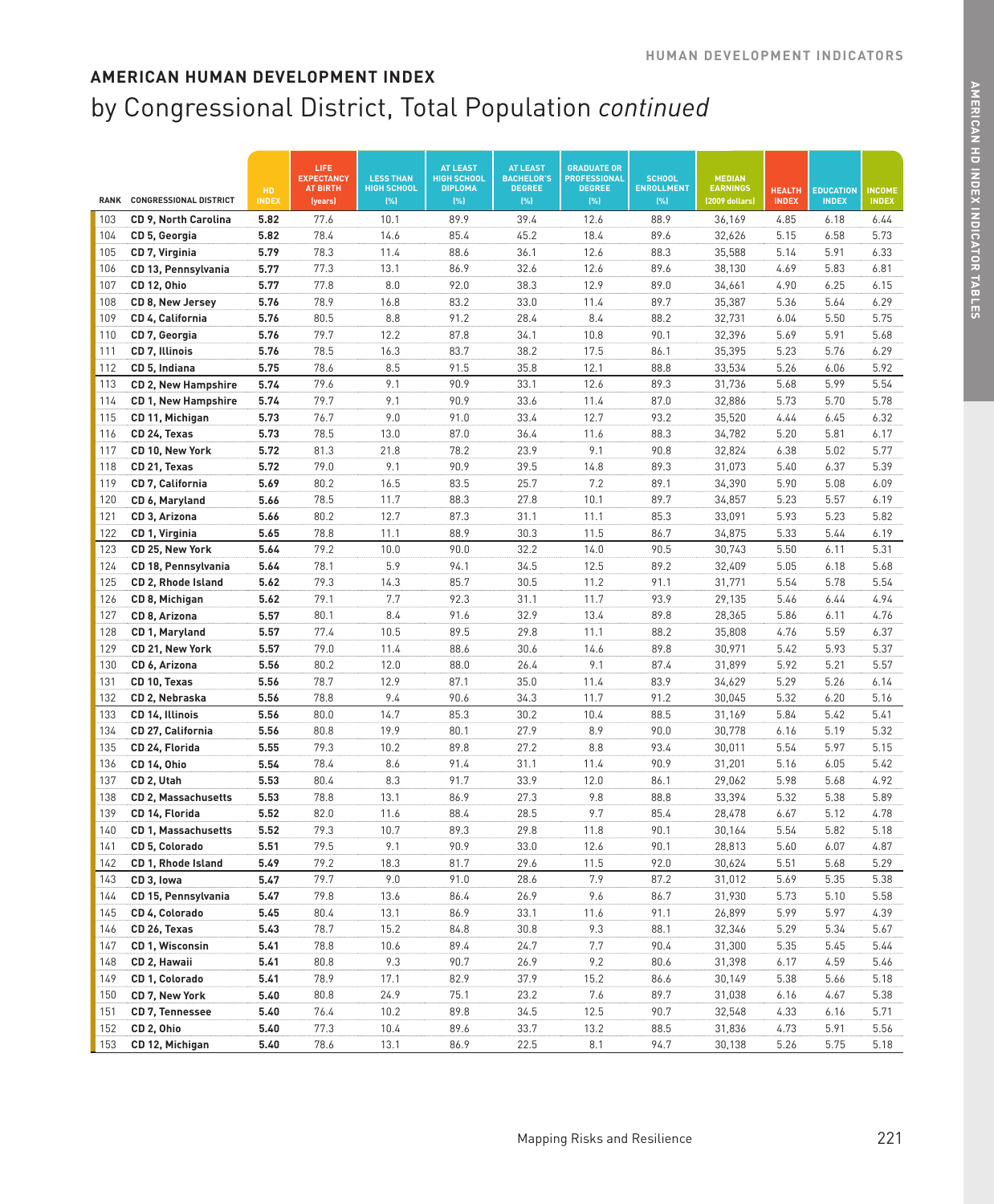|             |                                  |              | LIFE<br><b>EXPECTANCY</b><br><b>AT BIRTH</b> | <b>LESS THAN</b><br><b>HIGH SCHOOL</b> | <b>AT LEAST</b><br><b>HIGH SCHOOL</b><br><b>DIPLOMA</b> | <b>AT LEAST</b><br><b>BACHELOR'S</b><br><b>DEGREE</b> | <b>GRADUATE OR</b><br><b>PROFESSIONAL</b><br><b>DEGREE</b> | <b>SCHOOL</b><br><b>ENROLLMENT</b> | <b>MEDIAN</b><br><b>EARNINGS</b> |                               |                                  |                               |
|-------------|----------------------------------|--------------|----------------------------------------------|----------------------------------------|---------------------------------------------------------|-------------------------------------------------------|------------------------------------------------------------|------------------------------------|----------------------------------|-------------------------------|----------------------------------|-------------------------------|
| <b>RANK</b> | <b>CONGRESSIONAL DISTRICT</b>    | HD<br>INDE)  | (years)                                      | (%)                                    | (% )                                                    | (%)                                                   | (%)                                                        | (% )                               | (2009 dollars)                   | <b>HEALTH</b><br><b>INDEX</b> | <b>EDUCATION</b><br><b>INDEX</b> | <b>INCOME</b><br><b>INDEX</b> |
| 154         | CD 19, Pennsylvania              | 5.38         | 79.4                                         | 11.7                                   | 88.3                                                    | 24.1                                                  | 8.2                                                        | 89.6                               | 30,421                           | 5.59                          | 5.32                             | 5.24                          |
| 155         | CD 7, Florida                    | 5.38         | 79.4                                         | 10.3                                   | 89.7                                                    | 27.9                                                  | 9.7                                                        | 90.5                               | 28,775                           | 5.57                          | 5.72                             | 4.86                          |
| 156         | CD 1, Maine                      | 5.37         | 79.5                                         | 8.4                                    | 91.6                                                    | 31.4                                                  | 11.1                                                       | 87.5                               | 28,631                           | 5.62                          | 5.68                             | 4.82                          |
| 157         | CD 25, California                | 5.37         | 79.9                                         | 18.4                                   | 81.6                                                    | 21.6                                                  | 6.2                                                        | 88.8                               | 31,994                           | 5.79                          | 4.73                             | 5.59                          |
| 158         | CD 9, Florida                    | 5.37         | 78.7                                         | 11.1                                   | 88.9                                                    | 29.2                                                  | 10.0                                                       | 87.4                               | 31,275                           | 5.28                          | 5.40                             | 5.43                          |
| 159         | CD 15, Michigan                  | 5.36         | 77.7                                         | 11.6                                   | 88.4                                                    | 29.1                                                  | 13.3                                                       | 98.4                               | 27,267                           | 4.87                          | 6.74                             | 4.48                          |
| 160         | CD 15, Ohio                      | 5.36         | 76.9                                         | 11.7                                   | 88.3                                                    | 35.8                                                  | 12.9                                                       | 90.8                               | 31,008                           | 4.53                          | 6.18                             | 5.37                          |
| 161         | CD <sub>2</sub> , lowa           | 5.35         | 80.1                                         | 8.4                                    | 91.6                                                    | 27.9                                                  | 9.6                                                        | 91.2                               | 26,559                           | 5.87                          | 5.87                             | 4.30                          |
| 162         | CD 25, Florida                   | 5.34         | 81.7                                         | 21.3                                   | 78.7                                                    | 25.9                                                  | 8.7                                                        | 87.3                               | 28,396                           | 6.54                          | 4.73                             | 4.76                          |
| 163         | CD 1, Minnesota                  | 5.34         | 81.5                                         | 10.0                                   | 90.0                                                    | 25.3                                                  | 8.0                                                        | 85.4                               | 27,716                           | 6.47                          | 4.96                             | 4.60                          |
| 164         | CD 1, New Jersey                 | 5.34         | 77.9                                         | 13.6                                   | 86.4                                                    | 24.8                                                  | 8.1                                                        | 87.4                               | 34,272                           | 4.94                          | 5.01                             | 6.07                          |
| 165         | CD 8, Florida                    | 5.33         | 80.0                                         | 11.2                                   | 88.8                                                    | 28.9                                                  | 9.1                                                        | 88.2                               | 28,272                           | 5.81                          | 5.44                             | 4.73                          |
| 166         | <b>CD Delaware</b>               | 5.33         | 78.3                                         | 12.8                                   | 87.2                                                    | 27.5                                                  | 10.8                                                       | 88.4                               | 31,320                           | 5.13                          | 5.40                             | 5.44                          |
| 167         | CD 44, California                | 5.31         | 80.0                                         | 20.1                                   | 79.9                                                    | 25.7                                                  | 9.1                                                        | 86.2                               | 31,241                           | 5.83                          | 4.68                             | 5.43                          |
| 168         | CD 10, Michigan                  | 5.31         | 78.1                                         | 11.6                                   | 88.4                                                    | 20.9                                                  | 7.2                                                        | 93.5                               | 30,790                           | 5.03                          | 5.56                             | 5.33                          |
| 169         | CD 6, Alabama                    | 5.30         | 75.7                                         | 11.1                                   | 88.9                                                    | 33.6                                                  | 12.0                                                       | 87.2                               | 34,912                           | 4.05                          | 5.67                             | 6.20                          |
| 170         | CD 26, New York                  | 5.30         | 78.5                                         | 9.8                                    | 90.2                                                    | 29.6                                                  | 13.6                                                       | 89.1                               | 28,771                           | 5.23                          | 5.83                             | 4.86                          |
| 171         | CD 3, Oregon                     | 5.30         | 78.2                                         | 11.5                                   | 88.5                                                    | 32.2                                                  | 11.2                                                       | 87.8                               | 30,153                           | 5.10                          | 5.62                             | 5.18                          |
| 172         | CD 13, Florida                   | 5.30         | 81.3                                         | 12.2                                   | 87.8                                                    | 25.7                                                  | 9.2                                                        | 84.9                               | 27,912                           | 6.36                          | 4.89                             | 4.64                          |
| 173         | CD 4, Pennsylvania               | 5.30         | 78.0                                         | 8.0                                    | 92.0                                                    | 32.2                                                  | 11.5                                                       | 85.5                               | 30,919                           | 5.00                          | 5.53                             | 5.35                          |
| 174         | CD 10, Florida                   | 5.29         | 79.2                                         | 11.5                                   | 88.5                                                    | 26.1                                                  | 8.7                                                        | 87.4                               | 30,267                           | 5.48                          | 5.19                             | 5.21                          |
| 175         | CD 3, Nevada                     | 5.28         | 77.6                                         | 12.0                                   | 88.0                                                    | 25.7                                                  | 8.3                                                        | 85.0                               | 34,811                           | 4.81                          | 4.86                             | 6.18                          |
| 176         | CD 20, New York                  | 5.28         | 79.4                                         | 10.2                                   | 89.8                                                    | 28.2                                                  | 12.2                                                       | 83.7                               | 30,151                           | 5.56                          | 5.09                             | 5.18                          |
| 177         | CD 2, Illinois                   | 5.27         | 78.6                                         | 15.7                                   | 84.3                                                    | 22.4                                                  | 8.0                                                        | 92.1                               | 30,493                           | 5.23                          | 5.33                             | 5.26                          |
| 178         | <b>CD Alaska</b>                 | 5.27         | 78.3                                         | 8.4                                    | 91.6                                                    | 27.3                                                  | 9.7                                                        | 84.9                               | 31,774                           | 5.12                          | 5.15                             | 5.54                          |
| 179         | CD 3, Washington                 | 5.27         | 79.0                                         | 10.4                                   | 89.6                                                    | 24.5                                                  | 8.6                                                        | 86.2                               | 30,972                           | 5.41                          | 5.03                             | 5.37                          |
| 180         | CD 2, Virginia                   | 5.27         | 78.1                                         | 9.3                                    | 90.7                                                    | 28.6                                                  | 10.3                                                       | 86.9                               | 30,783                           | 5.06                          | 5.42                             | 5.32                          |
| 181         | <b>CD Vermont</b>                | 5.27         | 79.7                                         | 9.4                                    | 90.6                                                    | 32.1                                                  | 12.2                                                       | 87.9                               | 26,627                           | 5.71                          | 5.77                             | 4.32                          |
| 182         | CD 2, Washington                 | 5.25         | 80.4                                         | 9.6                                    | 90.4                                                    | 25.3                                                  | 7.7                                                        | 81.9                               | 30,016                           | 6.01                          | 4.59                             | 5.15                          |
| 183         | CD 9, Washington                 | 5.25         | 79.7                                         | 11.2                                   | 88.8                                                    | 22.0                                                  | 7.0                                                        | 80.7                               | 33,064                           | 5.71                          | 4.20                             | 5.82                          |
| 184         | CD 2, Maryland                   | 5.24         | 77.0                                         | 13.6                                   | 86.4                                                    | 24.4                                                  | 8.9                                                        | 86.6                               | 34,925                           | 4.58                          | 4.95                             | 6.20                          |
| 185         | CD 13, Ohio                      | 5.24         | 78.1                                         | 10.3                                   | 89.7                                                    | 27.1                                                  | 9.8                                                        | 89.8                               | 29,630                           | 5.05                          | 5.61                             | 5.06                          |
| 186         | CD 33, California                | 5.23         | 80.8                                         | 22.2                                   | 77.8                                                    | 31.7                                                  | 10.3                                                       | 90.4                               | 26,018                           | 6.16                          | 5.37                             | 4.16                          |
| 187<br>188  | CD 7, Maryland                   | 5.22<br>5.22 | 75.5<br>79.5                                 | 17.0<br>12.7                           | 83.0<br>87.3                                            | 33.5<br>23.6                                          | 15.7<br>7.7                                                | 91.9<br>85.9                       | 32,070<br>30,250                 | 3.96<br>5.63                  | 6.09<br>4.82                     | 5.61<br>5.20                  |
| 189         | CD 16, Illinois                  | 5.20         | 80.9                                         | 20.7                                   | 79.3                                                    | 27.9                                                  | 9.4                                                        | 89.4                               | 26,470                           | 6.22                          | 5.12                             | 4.28                          |
| 190         | CD 21, Florida<br>CD 3, Missouri | 5.19         | 77.2                                         | 13.2                                   | 86.8                                                    | 27.2                                                  | 10.7                                                       | 91.0                               | 30,568                           | 4.65                          | 5.65                             | 5.27                          |
| 191         | <b>CD 1, New Mexico</b>          | 5.18         | 78.5                                         | 14.5                                   | 85.5                                                    | 30.2                                                  | 14.0                                                       | 92.6                               | 26,569                           | 5.20                          | 6.05                             | 4.30                          |
| 192         | CD 4, Indiana                    | 5.18         | 78.5                                         | 10.6                                   | 89.4                                                    | 27.3                                                  | 9.7                                                        | 89.0                               | 28,663                           | 5.21                          | 5.51                             | 4.83                          |
| 193         | CD 3, Illinois                   | 5.18         | 78.5                                         | 19.4                                   | 80.6                                                    | 23.5                                                  | 8.3                                                        | 88.2                               | 31,582                           | 5.23                          | 4.80                             | 5.50                          |
| 194         | CD 13, Georgia                   | 5.18         | 78.1                                         | 13.6                                   | 86.4                                                    | 25.9                                                  | 8.6                                                        | 87.4                               | 31,125                           | 5.04                          | 5.09                             | 5.40                          |
| 195         | CD 3, Michigan                   | 5.15         | 79.3                                         | 11.8                                   | 88.2                                                    | 27.7                                                  | 9.0                                                        | 88.7                               | 27,326                           | 5.55                          | 5.41                             | 4.50                          |
| 196         | CD 13, New Jersey                | 5.15         | 79.6                                         | 25.1                                   | 74.9                                                    | 26.9                                                  | 9.8                                                        | 84.6                               | 31,162                           | 5.68                          | 4.36                             | 5.41                          |
| 197         | CD 2, New Jersey                 | 5.14         | 77.6                                         | 15.6                                   | 84.4                                                    | 22.3                                                  | 7.1                                                        | 91.0                               | 31,279                           | 4.82                          | 5.17                             | 5.43                          |
| 198         | CD 5, California                 | 5.14         | 79.3                                         | 19.0                                   | 81.0                                                    | 25.1                                                  | 7.8                                                        | 90.1                               | 28,609                           | 5.53                          | 5.07                             | 4.82                          |
| 199         | CD 10, New Jersey                | 5.13         | 78.6                                         | 19.5                                   | 80.5                                                    | 21.2                                                  | 7.1                                                        | 89.8                               | 30,927                           | 5.23                          | 4.82                             | 5.36                          |
| 200         | CD 16, Pennsylvania              | 5.13         | 79.9                                         | 17.1                                   | 82.9                                                    | 26.5                                                  | 9.2                                                        | 81.6                               | 30,540                           | 5.80                          | 4.33                             | 5.27                          |
| 201         | CD 1, Nebraska                   | 5.13         | 79.5                                         | 9.5                                    | 90.5                                                    | 27.7                                                  | 8.6                                                        | 89.0                               | 26,344                           | 5.63                          | 5.52                             | 4.24                          |
| 202         | CD 18, Florida                   | 5.13         | 80.6                                         | 23.1                                   | 76.9                                                    | 33.9                                                  | 13.4                                                       | 87.8                               | 25,474                           | 6.09                          | 5.28                             | 4.01                          |
| 203         | CD 6, Missouri                   | 5.12         | 78.3                                         | 10.5                                   | 89.5                                                    | 25.0                                                  | 8.4                                                        | 86.1                               | 30,302                           | 5.13                          | 5.02                             | 5.21                          |
| 204         | CD 5, Tennessee                  | 5.12         | 77.2                                         | 15.7                                   | 84.3                                                    | 30.2                                                  | 11.0                                                       | 89.5                               | 30,199                           | 4.66                          | 5.52                             | 5.19                          |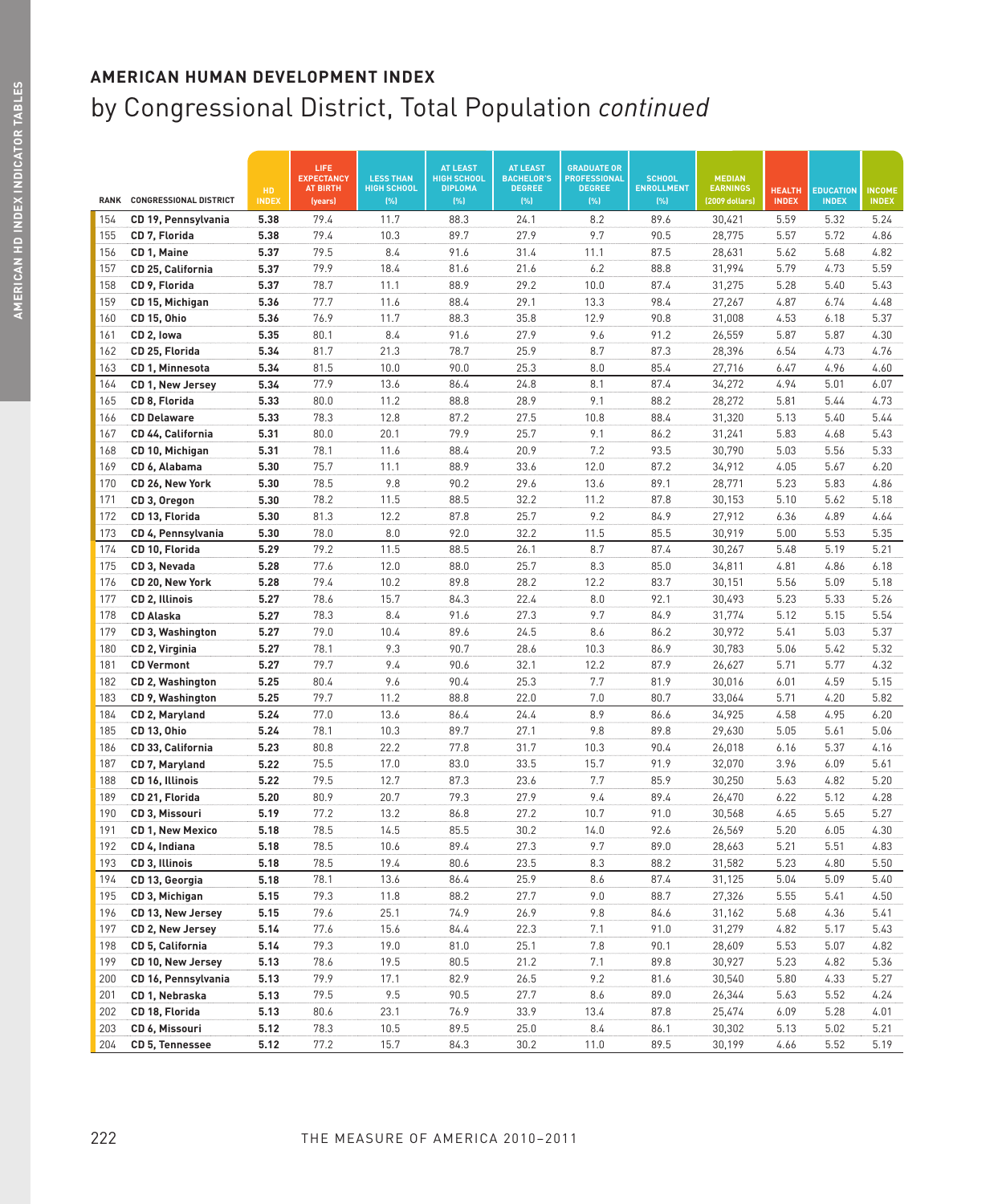|             |                                         |                    | LIFE<br><b>EXPECTANCY</b>  | <b>LESS THAN</b>           | <b>AT LEAST</b><br><b>HIGH SCHOOL</b> | <b>AT LEAST</b><br><b>BACHELOR'S</b> | <b>GRADUATE OR</b><br><b>PROFESSIONAL</b> | <b>SCHOOL</b>            | <b>MEDIAN</b>                     |                               |                                  |                               |
|-------------|-----------------------------------------|--------------------|----------------------------|----------------------------|---------------------------------------|--------------------------------------|-------------------------------------------|--------------------------|-----------------------------------|-------------------------------|----------------------------------|-------------------------------|
| <b>RANK</b> | <b>CONGRESSIONAL DISTRICT</b>           | HD<br><b>INDEX</b> | <b>AT BIRTH</b><br>(years) | <b>HIGH SCHOOL</b><br>(% ) | <b>DIPLOMA</b><br>(% )                | <b>DEGREE</b><br>[%]                 | <b>DEGREE</b><br>[%]                      | <b>ENROLLMENT</b><br>[%] | <b>EARNINGS</b><br>(2009 dollars) | <b>HEALTH</b><br><b>INDEX</b> | <b>EDUCATION</b><br><b>INDEX</b> | <b>INCOME</b><br><b>INDEX</b> |
| 205         | CD 31, Texas                            | 5.11               | 79.2                       | 11.1                       | 88.9                                  | 27.2                                 | 8.3                                       | 82.1                     | 30,161                            | 5.50                          | 4.65                             | 5.18                          |
| 206         | CD 4, Georgia                           | 5.10               | 79.3                       | 15.8                       | 84.2                                  | 29.9                                 | 10.5                                      | 83.9                     | 28,870                            | 5.55                          | 4.86                             | 4.88                          |
| 207         | CD 3, Kentucky                          | 5.10               | 76.6                       | 11.8                       | 88.2                                  | 28.9                                 | 12.0                                      | 90.0                     | 29,911                            | 4.43                          | 5.74                             | 5.12                          |
| 208         | CD 17, California                       | 5.09               | 81.5                       | 25.7                       | 74.3                                  | 27.5                                 | 11.1                                      | 86.4                     | 26,153                            | 6.45                          | 4.62                             | 4.19                          |
| 209         | CD 22, New York                         | 5.09               | 78.8                       | 13.2                       | 86.8                                  | 27.3                                 | 12.7                                      | 90.9                     | 26,211                            | 5.32                          | 5.74                             | 4.21                          |
| 210         | CD 12, New York                         | 5.08               | 81.9                       | 32.5                       | 67.5                                  | 25.8                                 | 9.2                                       | 80.9                     | 29,843                            | 6.60                          | 3.54                             | 5.11                          |
| 211         | CD 2, Arizona                           | 5.07               | 78.8                       | 13.5                       | 86.5                                  | 20.9                                 | 6.8                                       | 84.7                     | 30,996                            | 5.35                          | 4.49                             | 5.37                          |
| 212         | CD 5, Oregon                            | 5.07               | 79.4                       | 11.6                       | 88.4                                  | 27.9                                 | 9.8                                       | 86.6                     | 27,001                            | 5.57                          | 5.22                             | 4.41                          |
| 213         | <b>CD 8. Wisconsin</b>                  | 5.06               | 79.7                       | 9.8                        | 90.2                                  | 22.2                                 | 6.2                                       | 84.7                     | 28,589                            | 5.69                          | 4.68                             | 4.81                          |
| 214         | CD 2, South Carolina                    | 5.05               | 77.9                       | 11.2                       | 88.8                                  | 31.6                                 | 11.9                                      | 84.6                     | 29,125                            | 4.94                          | 5.28                             | 4.94                          |
| 215         | CD 29, New York                         | 5.05               | 78.7                       | 10.7                       | 89.3                                  | 28.3                                 | 12.3                                      | 88.8                     | 26,242                            | 5.29                          | 5.64                             | 4.22                          |
| 216         | CD 15, Illinois                         | 5.04               | 78.2                       | 10.8                       | 89.2                                  | 26.9                                 | 10.5                                      | 92.3                     | 25,980                            | 5.07                          | 5.89                             | 4.15                          |
| 217         | CD 1, Iowa                              | 5.03               | 79.8                       | 9.5                        | 90.5                                  | 23.0                                 | 7.3                                       | 87.6                     | 26,303                            | 5.75                          | 5.10                             | 4.23                          |
| 218         | CD 15, Florida                          | 5.03               | 79.9                       | 11.5                       | 88.5                                  | 24.7                                 | 8.5                                       | 86.1                     | 26,604                            | 5.78                          | 4.98                             | 4.31                          |
| 219         | CD 3, Ohio                              | 5.02               | 77.3                       | 11.3                       | 88.7                                  | 25.5                                 | 10.2                                      | 91.3                     | 27,965                            | 4.72                          | 5.67                             | 4.66                          |
| 220         | CD 2, Texas                             | 5.00               | 76.8                       | 15.6                       | 84.4                                  | 23.7                                 | 6.5                                       | 86.6                     | 32,876                            | 4.50                          | 4.71                             | 5.78                          |
| 221         | CD 10, Ohio                             | 4.99               | 77.2                       | 13.6                       | 86.4                                  | 25.4                                 | 8.4                                       | 88.3                     | 30,087                            | 4.66                          | 5.16                             | 5.17                          |
| 222         | CD 6, Florida                           | 4.99               | 78.6                       | 12.9                       | 87.1                                  | 24.0                                 | 9.8                                       | 90.0                     | 26,697                            | 5.27                          | 5.37                             | 4.34                          |
| 223         | CD 18. Illinois                         | 4.98               | 78.0                       | 10.7                       | 89.3                                  | 24.6                                 | 7.9                                       | 87.8                     | 28,491                            | 4.99                          | 5.17                             | 4.79                          |
| 224         | CD 7, Colorado                          | 4.98               | 79.9                       | 14.7                       | 85.3                                  | 28.6                                 | 9.0                                       | 78.7                     | 29,117                            | 5.79                          | 4.21                             | 4.94                          |
| 225         | CD 11, Illinois                         | 4.97               | 78.5                       | 11.6                       | 88.4                                  | 21.5                                 | 6.7                                       | 85.4                     | 29,529                            | 5.21                          | 4.67                             | 5.04                          |
| 226         | CD 6, Wisconsin                         | 4.97               | 79.3<br>78.0               | 11.2                       | 88.8                                  | 19.9                                 | 5.9                                       | 85.3                     | 28,615                            | 5.52                          | 4.57                             | 4.82                          |
| 227<br>228  | CD 13, North Carolina                   | 4.96<br>4.95       | 79.7                       | 15.2<br>9.8                | 84.8<br>90.2                          | 29.9<br>27.8                         | 9.3<br>8.7                                | 89.1<br>83.9             | 27,257                            | 5.00<br>5.71                  | 5.41<br>4.96                     | 4.48                          |
| 229         | CD 1, Utah<br>CD 17, Pennsylvania       | 4.94               | 78.4                       | 14.6                       | 85.4                                  | 19.7                                 | 6.9                                       | 85.0                     | 26,112<br>30,498                  | 5.16                          | 4.41                             | 4.18<br>5.26                  |
| 230         | CD 7, Michigan                          | 4.93               | 77.9                       | 10.4                       | 89.6                                  | 22.7                                 | 8.4                                       | 90.1                     | 27,238                            | 4.95                          | 5.37                             | 4.48                          |
| 231         | CD 1, California                        | 4.93               | 78.2                       | 15.0                       | 85.0                                  | 29.1                                 | 11.4                                      | 88.9                     | 26,364                            | 5.10                          | 5.45                             | 4.25                          |
| 232         | CD 25, Texas                            | 4.93               | 79.0                       | 19.2                       | 80.8                                  | 31.3                                 | 10.8                                      | 86.0                     | 26,819                            | 5.40                          | 5.02                             | 4.37                          |
| 233         | CD 32, Texas                            | 4.93               | 78.5                       | 26.0                       | 74.0                                  | 36.1                                 | 13.1                                      | 83.0                     | 28,905                            | 5.19                          | 4.70                             | 4.89                          |
| 234         | <b>CD North Dakota</b>                  | 4.92               | 80.1                       | 10.4                       | 89.6                                  | 26.9                                 | 6.6                                       | 82.8                     | 26,224                            | 5.88                          | 4.67                             | 4.21                          |
| 235         | CD 4, Kansas                            | 4.91               | 77.1                       | 11.3                       | 88.7                                  | 26.2                                 | 8.5                                       | 87.4                     | 28,969                            | 4.63                          | 5.19                             | 4.90                          |
| 236         | CD 14, Pennsylvania                     | 4.91               | 78.0                       | 10.3                       | 89.7                                  | 27.6                                 | 11.9                                      | 90.8                     | 25,064                            | 5.00                          | 5.83                             | 3.90                          |
| 237         | CD 3, Georgia                           | 4.90               | 76.5                       | 13.7                       | 86.3                                  | 24.7                                 | 8.6                                       | 87.3                     | 30,738                            | 4.38                          | 5.02                             | 5.31                          |
| 238         | CD 51, California                       | 4.90               | 80.7                       | 28.4                       | 71.6                                  | 18.5                                 | 5.1                                       | 88.6                     | 27,311                            | 6.14                          | 4.08                             | 4.49                          |
| 239         | CD 23, California                       | 4.90               | 81.4                       | 24.5                       | 75.5                                  | 29.4                                 | 11.9                                      | 84.3                     | 24,518                            | 6.40                          | 4.57                             | 3.75                          |
| 240         | CD 27, New York                         | 4.89               | 78.0                       | 12.8                       | 87.2                                  | 22.6                                 | 9.1                                       | 87.6                     | 27,933                            | 5.01                          | 5.01                             | 4.65                          |
| 241         | CD 6, Texas                             | 4.89               | 77.4                       | 16.4                       | 83.6                                  | 24.9                                 | 7.4                                       | 87.6                     | 29,414                            | 4.77                          | 4.89                             | 5.01                          |
| 242         | CD 1, Ohio                              | 4.88               | 77.8                       | 15.7                       | 84.3                                  | 23.6                                 | 8.2                                       | 89.8                     | 27,726                            | 4.90                          | 5.14                             | 4.60                          |
| 243         | CD 11, Ohio                             | 4.88               | 77.2                       | 16.0                       | 84.0                                  | 26.2                                 | 11.9                                      | 92.6                     | 26,395                            | 4.66                          | 5.72                             | 4.26                          |
| 244         | CD 1, Missouri                          | 4.87               | 78.0                       | 15.8                       | 84.2                                  | 25.0                                 | 9.8                                       | 90.2                     | 26,589                            | 4.98                          | 5.31                             | 4.31                          |
| 245         | CD 5, Missouri                          | 4.87               | 76.7                       | 13.1                       | 86.9                                  | 26.2                                 | 10.0                                      | 85.1                     | 30.368                            | 4.45                          | 4.92                             | 5.23                          |
| 246         | CD 3, Wisconsin                         | 4.86               | 79.5                       | 9.7                        | 90.3                                  | 23.0                                 | 7.4                                       | 84.0                     | 26,347                            | 5.62                          | 4.70                             | 4.24                          |
| 247         | CD 4, lowa                              | 4.85               | 79.8                       | 10.1                       | 89.9                                  | 22.7                                 | 6.8                                       | 85.7                     | 25,364                            | 5.75                          | 4.83                             | 3.98                          |
| 248         | CD 7, Ohio                              | 4.85               | 77.3                       | 12.5                       | 87.5                                  | 21.1                                 | 7.8                                       | 89.7                     | 28,082                            | 4.71                          | 5.14                             | 4.69                          |
| 249         | CD 6, Kentucky                          | 4.84               | 77.2                       | 14.9                       | 85.1                                  | 27.8                                 | 11.5                                      | 89.9                     | 26,660                            | 4.68                          | 5.52                             | 4.33                          |
| 250         | CD 41, California                       | 4.84               | 77.8                       | 17.2                       | 82.8                                  | 20.2                                 | 7.7                                       | 85.5                     | 30,199                            | 4.91                          | 4.42                             | 5.19                          |
| 251         | CD 28, New York                         | 4.83               | 78.6                       | 15.1                       | 84.9                                  | 25.3                                 | 10.4                                      | 88.2                     | 25,796                            | 5.25                          | 5.16                             | 4.10                          |
| 252         | CD 1, Indiana<br><b>CD South Dakota</b> | 4.82               | 76.9                       | 12.1                       | 87.9                                  | 19.9                                 | 6.1                                       | 86.5                     | 30,448                            | 4.54                          | 4.68                             | 5.25                          |
| 253<br>254  | CD 39, California                       | 4.82<br>4.82       | 79.9<br>80.8               | 9.7<br>31.9                | 90.3<br>68.1                          | 25.1<br>16.6                         | 7.3<br>4.5                                | 82.5<br>87.5             | 25,717<br>27,716                  | 5.77<br>6.16                  | 4.62<br>3.70                     | 4.08<br>4.60                  |
| 255         | CD 3, Utah                              | 4.81               | 80.1                       | 10.7                       | 89.3                                  | 25.3                                 | 7.3                                       | 85.5                     | 24,182                            | 5.87                          | 4.92                             | 3.65                          |
|             |                                         |                    |                            |                            |                                       |                                      |                                           |                          |                                   |                               |                                  |                               |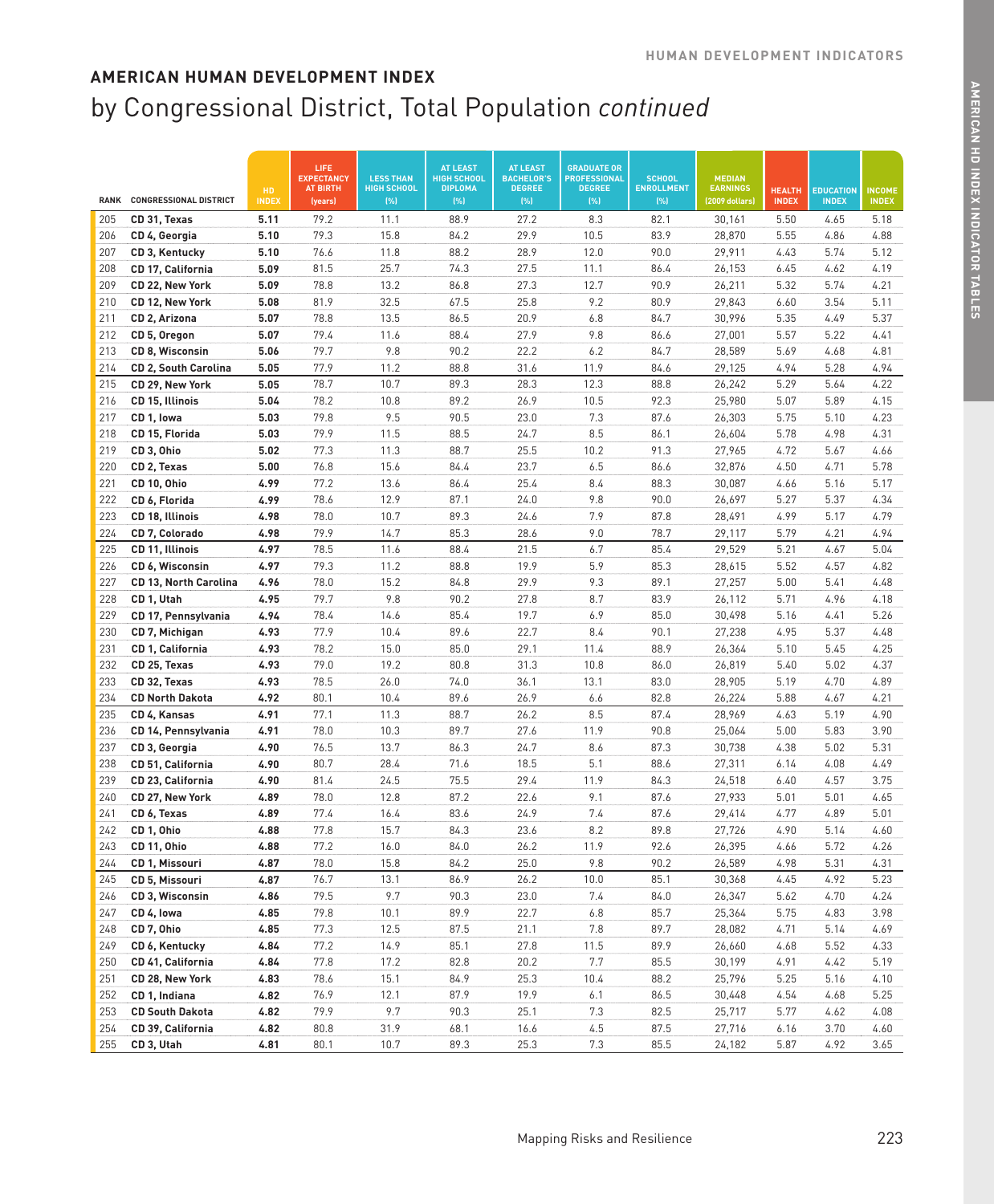|             |                                     | HD           | LIFE<br><b>EXPECTANCY</b><br><b>AT BIRTH</b> | <b>LESS THAN</b><br><b>HIGH SCHOOL</b> | <b>AT LEAST</b><br><b>HIGH SCHOOL</b><br><b>DIPLOMA</b> | <b>AT LEAST</b><br><b>BACHELOR'S</b><br><b>DEGREE</b> | <b>GRADUATE OR</b><br><b>PROFESSIONAL</b><br><b>DEGREE</b> | <b>SCHOOL</b><br><b>ENROLLMENT</b> | <b>MEDIAN</b><br><b>EARNINGS</b> | <b>HEALTH</b> | <b>EDUCATION</b> | <b>INCOME</b> |
|-------------|-------------------------------------|--------------|----------------------------------------------|----------------------------------------|---------------------------------------------------------|-------------------------------------------------------|------------------------------------------------------------|------------------------------------|----------------------------------|---------------|------------------|---------------|
| <b>RANK</b> | <b>CONGRESSIONAL DISTRICT</b>       | INDE)        | (years)                                      | (%)                                    | (% )                                                    | (% )                                                  | (%)                                                        | (% )                               | (2009 dollars)                   | <b>INDEX</b>  | <b>INDEX</b>     | <b>INDEX</b>  |
| 256         | CD 2, Pennsylvania                  | 4.81         | 74.4                                         | 18.2                                   | 81.8                                                    | 27.9                                                  | 13.5                                                       | 94.6                               | 29,088                           | 3.50          | 5.99             | 4.93          |
| 257         | CD 1, Illinois                      | 4.81         | 78.5                                         | 16.5                                   | 83.5                                                    | 21.0                                                  | 8.1                                                        | 88.0                               | 26,994                           | 5.23          | 4.78             | 4.41          |
| 258         | CD 11, Georgia                      | 4.81         | 76.9                                         | 15.8                                   | 84.2                                                    | 24.9                                                  | 8.0                                                        | 85.6                               | 30,148                           | 4.53          | 4.71             | 5.18          |
| 259         | <b>CD Wyoming</b>                   | 4.80         | 77.6                                         | 8.3                                    | 91.7                                                    | 23.6                                                  | 7.9                                                        | 81.6                               | 29,507                           | 4.84          | 4.54             | 5.03          |
| 260         | CD 5, Washington                    | 4.80         | 78.9                                         | 9.1                                    | 90.9                                                    | 25.8                                                  | 9.0                                                        | 87.1                               | 24,681                           | 5.35          | 5.26             | 3.79          |
| 261         | CD 28, California                   | 4.80         | 80.8                                         | 30.6                                   | 69.4                                                    | 27.5                                                  | 8.8                                                        | 84.9                               | 25,878                           | 6.16          | 4.12             | 4.12          |
| 262         | CD 6, Washington                    | 4.80         | 78.2                                         | 11.0                                   | 89.0                                                    | 23.6                                                  | 8.0                                                        | 83.5                               | 28,009                           | 5.10          | 4.63             | 4.67          |
| 263         | CD 22, California                   | 4.80         | 77.9                                         | 18.4                                   | 81.6                                                    | 20.2                                                  | 6.1                                                        | 85.6                               | 29,964                           | 4.95          | 4.30             | 5.14          |
| 264         | CD 3, Indiana                       | 4.79         | 78.9                                         | 15.6                                   | 84.4                                                    | 22.1                                                  | 7.3                                                        | 82.1                               | 28,731                           | 5.35          | 4.18             | 4.85          |
| 265         | CD 19, California                   | 4.79         | 78.8                                         | 19.6                                   | 80.4                                                    | 19.6                                                  | 7.0                                                        | 89.1                               | 26,867                           | 5.34          | 4.66             | 4.38          |
| 266         | CD 14, Texas                        | 4.79         | 77.2                                         | 16.5                                   | 83.5                                                    | 24.2                                                  | 7.4                                                        | 84.7                               | 30,137                           | 4.68          | 4.52             | 5.18          |
| 267         | CD 2, Kansas                        | 4.79         | 78.0                                         | 9.3                                    | 90.7                                                    | 26.8                                                  | 9.8                                                        | 86.7                               | 25,711                           | 5.00          | 5.29             | 4.08          |
| 268         | CD 16, Florida                      | 4.79         | 80.2                                         | 16.2                                   | 83.8                                                    | 22.5                                                  | 8.0                                                        | 83.4                               | 25,755                           | 5.93          | 4.35             | 4.09          |
| 269         | CD 1, Louisiana                     | 4.79         | 75.6                                         | 13.8                                   | 86.2                                                    | 27.7                                                  | 9.4                                                        | 86.9                               | 30,336                           | 4.00          | 5.13             | 5.22          |
| 270         | CD 49, California                   | 4.78         | 80.3                                         | 17.6                                   | 82.4                                                    | 22.8                                                  | 7.6                                                        | 79.1                               | 27,616                           | 5.97          | 3.80             | 4.57          |
| 271         | CD 4, Florida                       | 4.77         | 75.3                                         | 13.2                                   | 86.8                                                    | 26.3                                                  | 9.0                                                        | 86.1                               | 31,312                           | 3.88          | 4.99             | 5.44          |
| 272         | <b>CD 1, South Carolina</b>         | 4.76         | 77.6                                         | 11.3                                   | 88.7                                                    | 28.0                                                  | 10.7                                                       | 84.9                               | 26,844                           | 4.82          | 5.09             | 4.37          |
| 273         | CD 19, Illinois                     | 4.76         | 77.5                                         | 12.3                                   | 87.7                                                    | 19.7                                                  | 6.8                                                        | 87.3                               | 28,240                           | 4.78          | 4.78             | 4.73          |
| 274         | CD 2, Nevada                        | 4.76         | 77.7                                         | 15.7                                   | 84.3                                                    | 21.4                                                  | 6.8                                                        | 83.1                               | 30,134                           | 4.86          | 4.24             | 5.18          |
| 275         | CD 7, Wisconsin                     | 4.76         | 79.4                                         | 11.2                                   | 88.8                                                    | 19.7                                                  | 6.4                                                        | 83.4                               | 26,547                           | 5.60          | 4.37             | 4.30          |
| 276         | CD 1, Idaho                         | 4.75         | 79.3                                         | 12.3                                   | 87.7                                                    | 22.8                                                  | 6.4                                                        | 85.9                               | 25,358                           | 5.53          | 4.74             | 3.98          |
| 277         | CD 16, Ohio                         | 4.75         | 78.7                                         | 11.6                                   | 88.4                                                    | 21.3                                                  | 7.0                                                        | 87.0                               | 25,759                           | 5.29          | 4.86             | 4.09          |
| 278         | CD 8, Ohio                          | 4.74         | 77.4                                         | 13.7                                   | 86.3                                                    | 20.7                                                  | 7.1                                                        | 89.4                               | 27,165                           | 4.75          | 5.01             | 4.46          |
| 279         | CD 6, North Carolina                | 4.74         | 77.5                                         | 15.8                                   | 84.2                                                    | 25.0                                                  | 7.7                                                        | 83.8                               | 28,960                           | 4.80          | 4.51             | 4.90          |
| 280         | CD 3, Colorado                      | 4.73         | 79.0                                         | 12.1                                   | 87.9                                                    | 24.6                                                  | 8.2                                                        | 82.9                               | 26,143                           | 5.43          | 4.57             | 4.19          |
| 281         | CD 8, Minnesota                     | 4.73         | 79.4                                         | 9.2                                    | 90.8                                                    | 20.8                                                  | 6.4                                                        | 83.2                               | 25,835                           | 5.59          | 4.48             | 4.11          |
| 282         | CD 6, Virginia                      | 4.72         | 78.0                                         | 16.4                                   | 83.6                                                    | 24.5                                                  | 8.9                                                        | 88.0                               | 26,009                           | 5.01          | 4.98             | 4.16          |
| 283         | CD 6, Michigan                      | 4.72         | 77.7                                         | 10.9                                   | 89.1                                                    | 23.8                                                  | 8.6                                                        | 88.9                               | 25,342                           | 4.89          | 5.28             | 3.98          |
| 284         | CD 9, Ohio                          | 4.71         | 77.0                                         | 12.1                                   | 87.9                                                    | 21.3                                                  | 7.8                                                        | 90.5                               | 26,475                           | 4.60          | 5.25             | 4.28          |
| 285<br>286  | CD 5, Ohio                          | 4.71         | 78.4<br>76.5                                 | 10.9                                   | 89.1<br>83.4                                            | 16.5<br>22.8                                          | 5.6<br>7.5                                                 | 89.4<br>82.8                       | 25,814                           | 5.15          | 4.87<br>4.26     | 4.10<br>5.46  |
|             | CD 4, Virginia                      | 4.69         |                                              | 16.6                                   |                                                         |                                                       |                                                            |                                    | 31,388                           | 4.35          |                  |               |
| 287<br>288  | CD 11, Florida<br>CD 45, California | 4.68<br>4.67 | 78.5<br>79.7                                 | 17.6<br>22.1                           | 82.4<br>77.9                                            | 24.7<br>20.3                                          | 8.3<br>6.0                                                 | 86.3<br>83.7                       | 25,921<br>26,854                 | 5.20<br>5.70  | 4.72<br>3.93     | 4.13<br>4.38  |
| 289         | CD 4, Kentucky                      | 4.67         | 76.3                                         | 15.7                                   | 84.3                                                    | 21.1                                                  | 7.5                                                        | 86.9                               | 29,631                           | 4.28          | 4.67             | 5.06          |
| 290         | CD 2, Florida                       | 4.66         | 77.4                                         | 14.9                                   | 85.1                                                    | 24.2                                                  | 8.9                                                        | 88.9                               | 25,860                           | 4.73          | 5.14             | 4.12          |
| 291         | CD 2, Tennessee                     | 4.66         | 77.2                                         | 13.7                                   | 86.3                                                    | 27.8                                                  | 9.7                                                        | 86.7                               | 26,137                           | 4.65          | 5.14             | 4.19          |
| 292         | CD 7, Minnesota                     | 4.65         | 80.8                                         | 11.1                                   | 88.9                                                    | 19.6                                                  | 5.1                                                        | 79.5                               | 25,039                           | 6.17          | 3.89             | 3.89          |
| 293         | CD 9, Indiana                       | 4.65         | 77.8                                         | 15.0                                   | 85.0                                                    | 20.1                                                  | 8.3                                                        | 88.4                               | 26,087                           | 4.90          | 4.86             | 4.18          |
| 294         | CD 1, Oklahoma                      | 4.65         | 76.0                                         | 11.8                                   | 88.2                                                    | 27.3                                                  | 8.4                                                        | 85.7                               | 28,289                           | 4.17          | 5.03             | 4.74          |
| 295         | CD 12, Illinois                     | 4.64         | 76.3                                         | 13.3                                   | 86.7                                                    | 21.0                                                  | 8.3                                                        | 91.8                               | 26,584                           | 4.28          | 5.35             | 4.31          |
| 296         | CD 37, California                   | 4.64         | 80.8                                         | 29.5                                   | 70.5                                                    | 18.6                                                  | 5.1                                                        | 89.5                               | 24,118                           | 6.16          | 4.13             | 3.63          |
| 297         | CD 2, Michigan                      | 4.63         | 79.1                                         | 12.3                                   | 87.7                                                    | 20.8                                                  | 7.1                                                        | 84.7                               | 24,950                           | 5.47          | 4.55             | 3.87          |
| 298         | CD 5, lowa                          | 4.62         | 79.0                                         | 11.8                                   | 88.2                                                    | 18.5                                                  | 4.9                                                        | 84.4                               | 25,815                           | 5.42          | 4.34             | 4.10          |
| 299         | CD 4, Oregon                        | 4.60         | 78.3                                         | 11.5                                   | 88.5                                                    | 22.7                                                  | 8.9                                                        | 87.1                               | 24,202                           | 5.12          | 5.02             | 3.66          |
| 300         | CD 38, California                   | 4.59         | 80.8                                         | 33.0                                   | 67.0                                                    | 14.5                                                  | 3.9                                                        | 86.2                               | 26,374                           | 6.16          | 3.37             | 4.25          |
| 301         | CD 24, New York                     | 4.56         | 78.8                                         | 12.7                                   | 87.3                                                    | 22.5                                                  | 9.1                                                        | 81.9                               | 25,339                           | 5.33          | 4.39             | 3.97          |
| 302         | CD 12, Florida                      | 4.56         | 78.4                                         | 18.1                                   | 81.9                                                    | 20.2                                                  | 6.4                                                        | 82.5                               | 27,408                           | 5.17          | 3.99             | 4.52          |
| 303         | CD 5, Alabama                       | 4.56         | 76.1                                         | 15.3                                   | 84.7                                                    | 27.3                                                  | 8.7                                                        | 86.7                               | 27,204                           | 4.20          | 5.00             | 4.47          |
| 304         | CD 12, Texas                        | 4.55         | 77.4                                         | 21.9                                   | 78.1                                                    | 22.9                                                  | 7.3                                                        | 81.7                               | 29,400                           | 4.77          | 3.89             | 5.00          |
| 305         | CD 32, California                   | 4.55         | 80.8                                         | 34.8                                   | 65.2                                                    | 16.0                                                  | 4.6                                                        | 88.5                               | 24,918                           | 6.16          | 3.65             | 3.86          |
| 306         | CD 11, Pennsylvania                 | 4.55         | 77.4                                         | 13.4                                   | 86.6                                                    | 19.1                                                  | 6.8                                                        | 87.6                               | 25,981                           | 4.77          | 4.73             | 4.15          |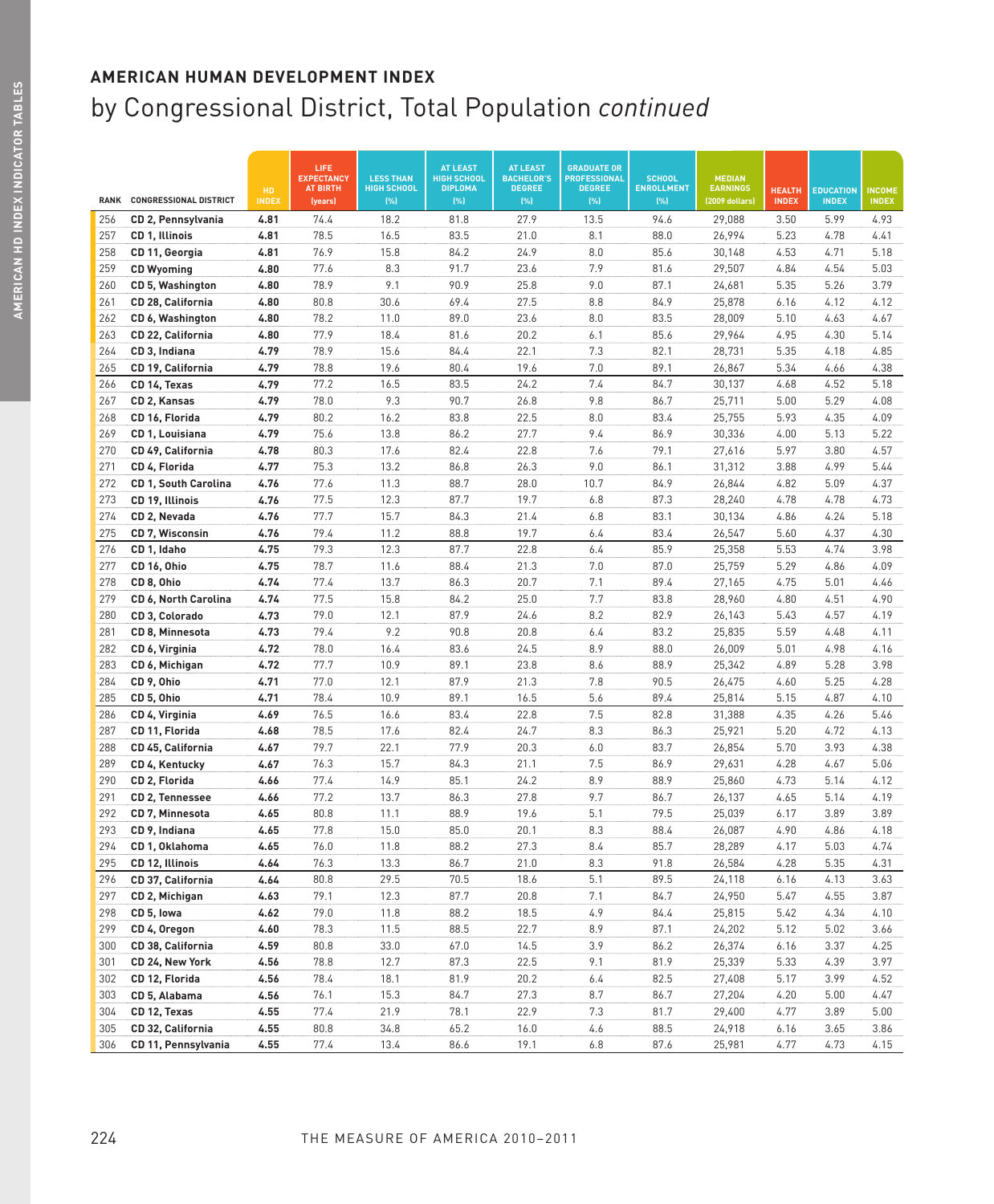|             |                                        |                    | LIFE<br><b>EXPECTANCY</b>  | <b>LESS THAN</b>           | <b>AT LEAST</b><br><b>HIGH SCHOOL</b> | <b>AT LEAST</b><br><b>BACHELOR'S</b> | <b>GRADUATE OR</b><br><b>PROFESSIONAL</b> | <b>SCHOOL</b>            | <b>MEDIAN</b>                     |                               |                                  |                               |
|-------------|----------------------------------------|--------------------|----------------------------|----------------------------|---------------------------------------|--------------------------------------|-------------------------------------------|--------------------------|-----------------------------------|-------------------------------|----------------------------------|-------------------------------|
| <b>RANK</b> | <b>CONGRESSIONAL DISTRICT</b>          | HD<br><b>INDEX</b> | <b>AT BIRTH</b><br>(years) | <b>HIGH SCHOOL</b><br>(% ) | <b>DIPLOMA</b><br>(% )                | <b>DEGREE</b><br>[%]                 | <b>DEGREE</b><br>[%]                      | <b>ENROLLMENT</b><br>(%) | <b>EARNINGS</b><br>(2009 dollars) | <b>HEALTH</b><br><b>INDEX</b> | <b>EDUCATION</b><br><b>INDEX</b> | <b>INCOME</b><br><b>INDEX</b> |
| 307         | CD 6, Louisiana                        | 4.54               | 75.5                       | 15.4                       | 84.6                                  | 26.3                                 | 8.5                                       | 87.2                     | 28,003                            | 3.97                          | 5.00                             | 4.67                          |
| 308         | <b>CD 5, North Carolina</b>            | 4.54               | 77.1                       | 17.7                       | 82.3                                  | 22.7                                 | 7.7                                       | 87.7                     | 26,311                            | 4.63                          | 4.75                             | 4.24                          |
| 309         | CD 2, Idaho                            | 4.53               | 79.2                       | 12.0                       | 88.0                                  | 25.5                                 | 8.6                                       | 81.8                     | 24,020                            | 5.48                          | 4.52                             | 3.60                          |
| 310         | CD 10, Pennsylvania                    | 4.53               | 78.2                       | 12.7                       | 87.3                                  | 20.1                                 | 7.7                                       | 83.5                     | 25,832                            | 5.09                          | 4.40                             | 4.11                          |
| 311         | CD 4, Texas                            | 4.52               | 77.4                       | 15.1                       | 84.9                                  | 21.9                                 | 6.3                                       | 84.4                     | 27,022                            | 4.75                          | 4.40                             | 4.42                          |
| 312         | CD 9, Missouri                         | 4.51               | 77.6                       | 13.2                       | 86.8                                  | 24.0                                 | 8.7                                       | 87.7                     | 24,141                            | 4.83                          | 5.06                             | 3.64                          |
| 313         | CD 8, Texas                            | 4.51               | 76.5                       | 15.7                       | 84.3                                  | 21.4                                 | 6.1                                       | 81.4                     | 29,899                            | 4.39                          | 4.01                             | 5.12                          |
| 314         | <b>CD 3, New Mexico</b>                | 4.50               | 78.1                       | 16.7                       | 83.3                                  | 25.1                                 | 10.4                                      | 81.5                     | 25,839                            | 5.05                          | 4.34                             | 4.11                          |
| 315         | CD 2, Indiana                          | 4.49               | 77.7                       | 16.1                       | 83.9                                  | 19.4                                 | 7.2                                       | 85.1                     | 26,335                            | 4.86                          | 4.36                             | 4.24                          |
| 316         | <b>CD Montana</b>                      | 4.49               | 78.4                       | 9.1                        | 90.9                                  | 27.1                                 | 8.4                                       | 81.8                     | 24,033                            | 5.15                          | 4.71                             | 3.61                          |
| 317         | CD 23, Texas                           | 4.48               | 79.2                       | 25.4                       | 74.6                                  | 23.1                                 | 8.0                                       | 86.6                     | 24,159                            | 5.48                          | 4.32                             | 3.64                          |
| 318         | CD 10, Georgia                         | 4.48               | 76.9                       | 18.8                       | 81.2                                  | 24.5                                 | 10.4                                      | 86.4                     | 25,857                            | 4.55                          | 4.76                             | 4.11                          |
| 319         | CD 12, North Carolina                  | 4.47               | 77.9                       | 20.1                       | 79.9                                  | 23.0                                 | 6.0                                       | 87.3                     | 25,189                            | 4.94                          | 4.54                             | 3.93                          |
| 320         | CD 5, Michigan                         | 4.47               | 76.6                       | 12.8                       | 87.2                                  | 18.3                                 | 6.3                                       | 90.7                     | 25,267                            | 4.40                          | 5.05                             | 3.95                          |
| 321         | <b>CD 4, South Carolina</b>            | 4.46               | 76.7                       | 18.9                       | 81.1                                  | 26.0                                 | 8.9                                       | 84.5                     | 26,840                            | 4.47                          | 4.54                             | 4.37                          |
| 322         | CD 5, Florida                          | 4.46               | 78.6                       | 15.2                       | 84.8                                  | 18.1                                 | 6.2                                       | 82.9                     | 25,666                            | 5.24                          | 4.07                             | 4.06                          |
| 323         | CD 35, California                      | 4.45               | 80.8                       | 31.7                       | 68.3                                  | 15.9                                 | 5.5                                       | 84.2                     | 24,909                            | 6.16                          | 3.34                             | 3.86                          |
| 324         | CD 3, Nebraska                         | 4.44               | 79.2                       | 10.7                       | 89.3                                  | 19.1                                 | 5.5                                       | 81.2                     | 24,569                            | 5.48                          | 4.09                             | 3.76                          |
| 325         | CD 17, Florida                         | 4.43               | 80.9                       | 26.2                       | 73.8                                  | 17.3                                 | 5.8                                       | 84.6                     | 23,237                            | 6.20                          | 3.71                             | 3.37                          |
| 326         | CD 6, Indiana                          | 4.42               | 77.2                       | 14.6                       | 85.4                                  | 17.8                                 | 7.0                                       | 85.1                     | 26,288                            | 4.67                          | 4.35                             | 4.23                          |
| 327         | CD 2, Maine                            | 4.40               | 77.9                       | 12.3                       | 87.7                                  | 19.1                                 | 6.5                                       | 87.1                     | 23,831                            | 4.95                          | 4.71                             | 3.55                          |
| 328         | CD 4, Ohio                             | 4.40               | 77.8                       | 13.1                       | 86.9                                  | 14.7                                 | 5.2                                       | 83.6                     | 26,368                            | 4.91                          | 4.04                             | 4.25                          |
| 329         | CD 3, Pennsylvania                     | 4.40               | 78.0                       | 11.3                       | 88.7                                  | 20.9                                 | 7.3                                       | 83.5                     | 24,400                            | 5.01                          | 4.48                             | 3.71                          |
| 330         | CD 2, Arkansas                         | 4.39               | 75.4                       | 13.2                       | 86.8                                  | 25.1                                 | 9.3                                       | 86.6                     | 26,375                            | 3.93                          | 5.00                             | 4.25                          |
| 331         | CD 5, Oklahoma                         | 4.39               | 76.0                       | 15.4                       | 84.6                                  | 26.9                                 | 9.3                                       | 86.2                     | 25,724                            | 4.15                          | 4.95                             | 4.08                          |
| 332         | CD 1, Kansas                           | 4.39               | 78.4                       | 13.9                       | 86.1                                  | 20.6                                 | 6.2                                       | 81.9                     | 25,012                            | 5.16                          | 4.11                             | 3.88                          |
| 333         | CD 7, Arizona                          | 4.38               | 81.4                       | 26.3                       | 73.7                                  | 15.3                                 | 5.6                                       | 82.7                     | 23,050                            | 6.43                          | 3.39                             | 3.32                          |
| 334         | CD 4, Michigan                         | 4.36               | 78.2                       | 11.1                       | 88.9                                  | 20.8                                 | 7.3                                       | 89.0                     | 21,798                            | 5.08                          | 5.08                             | 2.93                          |
| 335         | CD 4, Wisconsin                        | 4.35               | 77.2                       | 18.6                       | 81.4                                  | 21.5                                 | 7.1                                       | 86.7                     | 25,034                            | 4.65                          | 4.53                             | 3.89                          |
| 336         | CD 11, North Carolina                  | 4.34               | 77.5                       | 15.6                       | 84.4                                  | 24.8                                 | 9.0<br>6.2                                | 84.8                     | 23,776                            | 4.80                          | 4.68                             | 3.53                          |
| 337<br>338  | CD 8, North Carolina<br>CD 23, Florida | 4.34<br>4.32       | 76.8<br>80.8               | 17.5<br>26.5               | 82.5<br>73.5                          | 20.2<br>17.4                         | 5.4                                       | 85.1<br>80.9             | 26,224<br>23,707                  | 4.50<br>6.18                  | 4.30<br>3.27                     | 4.21<br>3.51                  |
| 339         | CD 9, Georgia                          | 4.32               | 77.3                       | 21.7                       | 78.3                                  | 20.1                                 | 6.7                                       | 81.2                     | 27,555                            | 4.72                          | 3.69                             | 4.56                          |
| 340         | CD 17, Illinois                        | 4.32               | 78.1                       | 14.5                       | 85.5                                  | 17.6                                 | 6.0                                       | 86.0                     | 23,665                            | 5.05                          | 4.40                             | 3.50                          |
| 341         | CD 16, Texas                           | 4.32               | 80.9                       | 27.3                       | 72.7                                  | 20.2                                 | 6.9                                       | 88.0                     | 20,621                            | 6.19                          | 4.21                             | 2.55                          |
| 342         | CD 6, Tennessee                        | 4.30               | 76.6                       | 17.2                       | 82.8                                  | 19.7                                 | 5.7                                       | 84.2                     | 26,701                            | 4.41                          | 4.16                             | 4.34                          |
| 343         | CD 8, Indiana                          | 4.30               | 77.1                       | 14.6                       | 85.4                                  | 17.3                                 | 6.2                                       | 84.5                     | 25,558                            | 4.64                          | 4.23                             | 4.03                          |
| 344         | CD 9, Pennsylvania                     | 4.29               | 78.7                       | 15.0                       | 85.0                                  | 15.4                                 | 5.0                                       | 79.5                     | 25,684                            | 5.29                          | 3.52                             | 4.07                          |
| 345         | CD 23, New York                        | 4.29               | 78.3                       | 13.6                       | 86.4                                  | 18.2                                 | 8.1                                       | 83.2                     | 23,567                            | 5.14                          | 4.25                             | 3.47                          |
| 346         | CD 4, Oklahoma                         | 4.28               | 75.6                       | 12.3                       | 87.7                                  | 21.7                                 | 7.2                                       | 86.6                     | 25,563                            | 4.00                          | 4.81                             | 4.04                          |
| 347         | CD 17, Ohio                            | 4.27               | 77.0                       | 13.2                       | 86.8                                  | 19.0                                 | 5.9                                       | 85.5                     | 24,573                            | 4.59                          | 4.46                             | 3.76                          |
| 348         | CD 5, Virginia                         | 4.27               | 77.1                       | 20.9                       | 79.1                                  | 22.2                                 | 9.3                                       | 83.4                     | 25,456                            | 4.63                          | 4.18                             | 4.01                          |
| 349         | CD 2, Kentucky                         | 4.27               | 77.4                       | 17.3                       | 82.7                                  | 16.0                                 | 6.3                                       | 84.4                     | 25,418                            | 4.77                          | 4.04                             | 4.00                          |
| 350         | CD 1, Florida                          | 4.27               | 77.2                       | 13.0                       | 87.0                                  | 22.3                                 | 7.7                                       | 80.8                     | 25,250                            | 4.68                          | 4.17                             | 3.95                          |
| 351         | CD 1, Nevada                           | 4.26               | 77.6                       | 22.8                       | 77.2                                  | 17.5                                 | 5.5                                       | 77.6                     | 28,943                            | 4.81                          | 3.07                             | 4.90                          |
| 352         | CD 1, Arizona                          | 4.26               | 78.0                       | 16.5                       | 83.5                                  | 19.2                                 | 7.5                                       | 83.1                     | 24,123                            | 5.01                          | 4.13                             | 3.63                          |
| 353         | CD 2, Oregon                           | 4.26               | 78.9                       | 12.2                       | 87.8                                  | 21.1                                 | 6.9                                       | 78.7                     | 23,703                            | 5.38                          | 3.88                             | 3.51                          |
| 354         | CD 3, Virginia                         | 4.24               | 76.0                       | 17.8                       | 82.2                                  | 22.0                                 | 8.5                                       | 85.5                     | 25,548                            | 4.18                          | 4.51                             | 4.03                          |
| 355         | CD 4, Washington                       | 4.24               | 79.4                       | 21.8                       | 78.2                                  | 19.7                                 | 7.3                                       | 80.8                     | 23,571                            | 5.59                          | 3.65                             | 3.47                          |
| 356         | CD 3, Mississippi                      | 4.23               | 75.0                       | 17.9                       | 82.1                                  | 23.1                                 | 8.2                                       | 87.7                     | 26,031                            | 3.75                          | 4.79                             | 4.16                          |
| 357         | CD 7, Missouri                         | 4.22               | 77.6                       | 14.2                       | 85.8                                  | 22.2                                 | 7.3                                       | 81.9                     | 24,019                            | 4.84                          | 4.22                             | 3.60                          |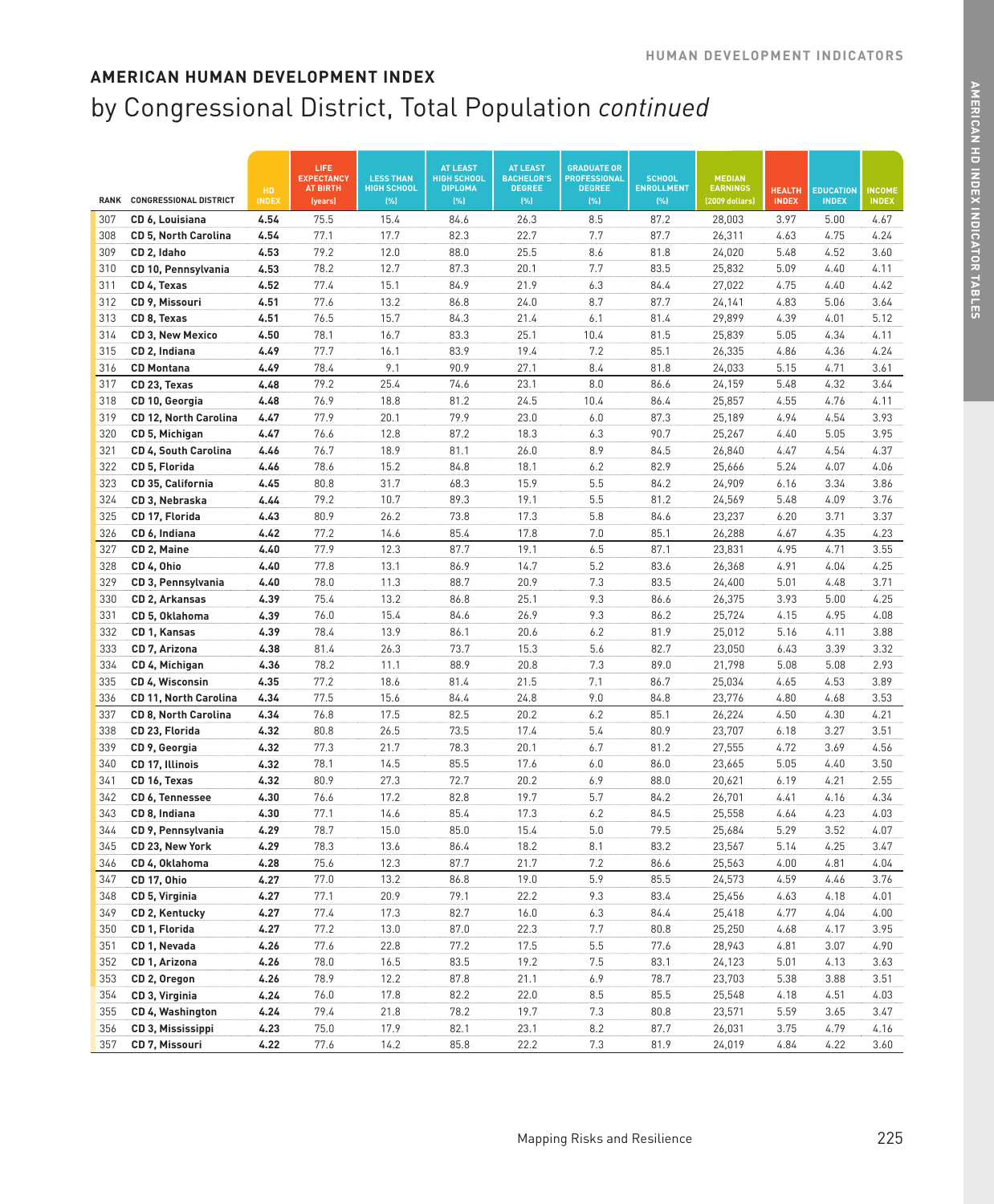|             |                               |                     | LIFE<br><b>EXPECTANCY</b><br><b>AT BIRTH</b> | <b>LESS THAN</b><br><b>HIGH SCHOOL</b> | <b>AT LEAST</b><br><b>HIGH SCHOOL</b><br><b>DIPLOMA</b> | <b>AT LEAST</b><br><b>BACHELOR'S</b><br><b>DEGREE</b> | <b>GRADUATE OR</b><br><b>PROFESSIONAL</b><br><b>DEGREE</b> | <b>SCHOOL</b><br><b>ENROLLMENT</b> | <b>MEDIAN</b><br><b>EARNINGS</b> |                               |                                  |                               |
|-------------|-------------------------------|---------------------|----------------------------------------------|----------------------------------------|---------------------------------------------------------|-------------------------------------------------------|------------------------------------------------------------|------------------------------------|----------------------------------|-------------------------------|----------------------------------|-------------------------------|
| <b>RANK</b> | <b>CONGRESSIONAL DISTRICT</b> | HD.<br><b>INDEX</b> | (years)                                      | [%]                                    | (%)                                                     | (%)                                                   | (%)                                                        | (% )                               | (2009 dollars)                   | <b>HEALTH</b><br><b>INDEX</b> | <b>EDUCATION</b><br><b>INDEX</b> | <b>INCOME</b><br><b>INDEX</b> |
| 358         | CD 7, Indiana                 | 4.22                | 76.6                                         | 18.2                                   | 81.8                                                    | 23.8                                                  | 8.4                                                        | 82.1                               | 25,579                           | 4.43                          | 4.19                             | 4.04                          |
| 359         | CD 12, Pennsylvania           | 4.22                | 78.0                                         | 13.8                                   | 86.2                                                    | 17.0                                                  | 5.9                                                        | 82.9                               | 24,039                           | 4.98                          | 4.06                             | 3.61                          |
| 360         | CD 5, Texas                   | 4.20                | 76.6                                         | 20.8                                   | 79.2                                                    | 18.8                                                  | 6.2                                                        | 81.7                               | 27,213                           | 4.43                          | 3.70                             | 4.47                          |
| 361         | CD 3, North Carolina          | 4.20                | 76.7                                         | 14.4                                   | 85.6                                                    | 22.9                                                  | 7.0                                                        | 79.8                               | 25,913                           | 4.46                          | 4.00                             | 4.13                          |
| 362         | CD 3, South Carolina          | 4.19                | 76.3                                         | 19.8                                   | 80.2                                                    | 19.7                                                  | 6.9                                                        | 85.6                               | 25,516                           | 4.28                          | 4.25                             | 4.02                          |
| 363         | CD 17, Texas                  | 4.17                | 77.7                                         | 19.4                                   | 80.6                                                    | 21.8                                                  | 7.1                                                        | 85.2                               | 23,008                           | 4.88                          | 4.33                             | 3.31                          |
| 364         | CD 2, West Virginia           | 4.16                | 75.9                                         | 16.5                                   | 83.5                                                    | 19.0                                                  | 7.8                                                        | 83.2                               | 26,234                           | 4.11                          | 4.15                             | 4.22                          |
| 365         | CD 1, West Virginia           | 4.15                | 76.7                                         | 14.0                                   | 86.0                                                    | 18.3                                                  | 7.1                                                        | 87.1                               | 23,205                           | 4.45                          | 4.63                             | 3.36                          |
| 366         | CD 1, Michigan                | 4.15                | 78.6                                         | 10.9                                   | 89.1                                                    | 18.1                                                  | 6.2                                                        | 84.7                               | 21,280                           | 5.23                          | 4.45                             | 2.76                          |
| 367         | CD 2, North Carolina          | 4.14                | 76.9                                         | 18.7                                   | 81.3                                                    | 18.2                                                  | 5.6                                                        | 82.1                               | 25,754                           | 4.53                          | 3.79                             | 4.09                          |
| 368         | CD 3, Tennessee               | 4.13                | 76.6                                         | 17.7                                   | 82.3                                                    | 22.0                                                  | 8.1                                                        | 83.8                               | 24,187                           | 4.43                          | 4.31                             | 3.65                          |
| 369         | CD 10, North Carolina         | 4.13                | 76.7                                         | 20.8                                   | 79.2                                                    | 16.7                                                  | 5.2                                                        | 85.5                               | 25,267                           | 4.44                          | 4.00                             | 3.95                          |
| 370         | CD 21, California             | 4.13                | 77.8                                         | 26.9                                   | 73.1                                                    | 17.6                                                  | 5.2                                                        | 84.3                               | 24,820                           | 4.92                          | 3.63                             | 3.83                          |
| 371         | CD 14, Michigan               | 4.13                | 75.4                                         | 19.1                                   | 80.9                                                    | 15.4                                                  | 6.4                                                        | 92.9                               | 23,849                           | 3.93                          | 4.89                             | 3.55                          |
| 372         | CD 2, California              | 4.11                | 76.9                                         | 16.7                                   | 83.3                                                    | 20.0                                                  | 5.8                                                        | 88.2                               | 22,456                           | 4.55                          | 4.65                             | 3.14                          |
| 373         | CD 47, California             | 4.11                | 82.1                                         | 44.7                                   | 55.3                                                    | 12.6                                                  | 3.3                                                        | 83.7                               | 22,451                           | 6.72                          | 2.46                             | 3.14                          |
| 374         | CD 11, Texas                  | 4.10                | 77.7                                         | 20.0                                   | 80.0                                                    | 17.5                                                  | 5.2                                                        | 78.6                               | 25,923                           | 4.88                          | 3.30                             | 4.13                          |
| 375         | CD 18, Texas                  | 4.10                | 78.2                                         | 31.3                                   | 68.7                                                    | 18.2                                                  | 6.2                                                        | 80.4                               | 25,973                           | 5.09                          | 3.07                             | 4.15                          |
| 376         | CD 7, North Carolina          | 4.09                | 76.0                                         | 18.6                                   | 81.4                                                    | 22.0                                                  | 6.6                                                        | 84.9                               | 24,702                           | 4.15                          | 4.32                             | 3.80                          |
| 377         | CD 4, Missouri                | 4.09                | 77.1                                         | 13.6                                   | 86.4                                                    | 17.7                                                  | 5.9                                                        | 82.1                               | 24,109                           | 4.62                          | 4.02                             | 3.63                          |
| 378         | CD 9, Tennessee               | 4.08                | 75.0                                         | 18.9                                   | 81.1                                                    | 23.1                                                  | 8.5                                                        | 85.9                               | 25,199                           | 3.73                          | 4.56                             | 3.94                          |
| 379         | CD 1, Alabama                 | 4.07                | 75.1                                         | 16.2                                   | 83.8                                                    | 21.6                                                  | 6.9                                                        | 83.7                               | 25,990                           | 3.78                          | 4.29                             | 4.15                          |
| 380         | CD 5, South Carolina          | 4.07                | 75.7                                         | 19.9                                   | 80.1                                                    | 18.7                                                  | 6.2                                                        | 82.2                               | 26,803                           | 4.03                          | 3.80                             | 4.36                          |
| 381         | CD 3, Arkansas                | 4.06                | 78.0                                         | 18.2                                   | 81.8                                                    | 21.2                                                  | 7.2                                                        | 79.0                               | 23,742                           | 4.99                          | 3.67                             | 3.52                          |
| 382         | CD 8, Georgia                 | 4.06                | 75.1                                         | 20.0                                   | 80.0                                                    | 19.0                                                  | 6.9                                                        | 85.7                               | 26,074                           | 3.79                          | 4.22                             | 4.17                          |
| 383         | CD 4, Mississippi             | 4.04                | 75.2                                         | 17.5                                   | 82.5                                                    | 18.9                                                  | 7.1                                                        | 85.3                               | 25,419                           | 3.83                          | 4.30                             | 4.00                          |
| 384         | CD 6, Ohio                    | 4.04                | 76.2                                         | 13.5                                   | 86.5                                                    | 17.6                                                  | 6.1                                                        | 84.5                               | 23,907                           | 4.26                          | 4.29                             | 3.57                          |
| 385         | CD 19, Texas                  | 4.01                | 76.8                                         | 21.4                                   | 78.6                                                    | 21.6                                                  | 6.8                                                        | 82.9                               | 23,887                           | 4.49                          | 3.97                             | 3.57                          |
| 386         | CD 1, Mississippi             | 3.99                | 75.4                                         | 21.7                                   | 78.3                                                    | 16.9                                                  | 5.7                                                        | 86.5                               | 25,377                           | 3.90                          | 4.10                             | 3.98                          |
| 387         | CD 9, Texas                   | 3.99                | 78.6                                         | 27.0                                   | 73.0                                                    | 21.1                                                  | 7.2                                                        | 80.2                               | 23,022                           | 5.25                          | 3.41                             | 3.31                          |
| 388         | CD 4, Louisiana               | 3.99                | 75.3                                         | 16.7                                   | 83.3                                                    | 18.1                                                  | 5.9                                                        | 83.3                               | 25,702                           | 3.88                          | 4.03                             | 4.07                          |
| 389         | CD 18, Ohio                   | 3.98                | 77.3                                         | 17.7                                   | 82.3                                                    | 12.5                                                  | 4.7                                                        | 81.6                               | 24,498                           | 4.72                          | 3.48                             | 3.74                          |
| 390         | <b>CD 2, New Mexico</b>       | 3.95                | 78.0                                         | 21.8                                   | 78.2                                                    | 18.4                                                  | 7.5                                                        | 85.8                               | 21,047                           | 5.02                          | 4.16                             | 2.69                          |
| 391         | CD 3, Oklahoma                | 3.95                | 76.0                                         | 15.0                                   | 85.0                                                    | 20.2                                                  | 6.1                                                        | 82.7                               | 23,899                           | 4.15                          | 4.14                             | 3.57                          |
| 392         | CD 2, Alabama                 | 3.95                | 75.7                                         | 18.7                                   | 81.3                                                    | 19.6                                                  | 7.2                                                        | 82.2                               | 25,026                           | 4.04                          | 3.93                             | 3.89                          |
| 393         | CD 13, Michigan               | 3.95                | 75.4                                         | 22.9                                   | 77.1                                                    | 14.9                                                  | 6.6                                                        | 90.8                               | 23,470                           | 3.93                          | 4.47                             | 3.44                          |
| 394         | CD 3, Louisiana               | 3.94<br>3.93        | 75.7<br>75.1                                 | 23.7<br>17.9                           | 76.3<br>82.1                                            | 14.0<br>18.9                                          | 3.6<br>6.9                                                 | 80.5<br>82.5                       | 28,055                           | 4.03<br>3.78                  | 3.11<br>3.96                     | 4.68                          |
| 395<br>396  | CD 1, Georgia                 | 3.92                | 78.6                                         | 24.9                                   |                                                         |                                                       |                                                            |                                    | 25,652                           |                               | 3.48                             | 4.06<br>3.04                  |
| 397         | CD 20, Texas                  | 3.92                | 76.4                                         | 19.0                                   | 75.1<br>81.0                                            | 15.0<br>18.1                                          | 4.5<br>5.4                                                 | 83.4<br>81.3                       | 22,157                           | 5.24<br>4.33                  | 3.68                             | 3.74                          |
| 398         | CD 13, Texas<br>CD 30, Texas  | 3.90                | 78.5                                         | 33.4                                   | 66.6                                                    | 17.0                                                  | 5.7                                                        | 78.0                               | 24,506<br>24,990                 | 5.19                          | 2.64                             | 3.88                          |
| 399         | CD 1, Texas                   | 3.89                | 76.1                                         | 18.6                                   | 81.4                                                    | 19.0                                                  | 5.7                                                        | 82.6                               | 23,836                           | 4.21                          | 3.90                             | 3.55                          |
| 400         | CD 27, Texas                  | 3.88                | 78.9                                         | 28.1                                   | 71.9                                                    | 17.1                                                  | 5.8                                                        | 83.1                               | 21,394                           | 5.38                          | 3.45                             | 2.80                          |
| 401         | CD 7, Louisiana               | 3.87                | 74.8                                         | 21.5                                   | 78.5                                                    | 18.5                                                  | 5.1                                                        | 82.3                               | 26,429                           | 3.65                          | 3.68                             | 4.27                          |
| 402         | CD 3, Florida                 | 3.86                | 77.5                                         | 20.7                                   | 79.3                                                    | 13.9                                                  | 4.8                                                        | 83.7                               | 22,543                           | 4.77                          | 3.66                             | 3.16                          |
| 403         | CD 1, Pennsylvania            | 3.86                | 74.5                                         | 24.9                                   | 75.1                                                    | 17.5                                                  | 7.6                                                        | 85.1                               | 25,864                           | 3.55                          | 3.91                             | 4.12                          |
| 404         | CD 1, Tennessee               | 3.81                | 75.7                                         | 20.5                                   | 79.5                                                    | 17.8                                                  | 6.3                                                        | 87.0                               | 22,354                           | 4.05                          | 4.28                             | 3.11                          |
| 405         | CD 4, Illinois                | 3.80                | 78.5                                         | 37.4                                   | 62.6                                                    | 20.1                                                  | 6.8                                                        | 75.6                               | 24,690                           | 5.23                          | 2.38                             | 3.79                          |
| 406         | CD 43, California             | 3.80                | 77.6                                         | 31.9                                   | 68.1                                                    | 11.7                                                  | 2.8                                                        | 83.8                               | 23,957                           | 4.83                          | 2.98                             | 3.59                          |
| 407         | CD 28, Texas                  | 3.78                | 80.3                                         | 33.8                                   | 66.2                                                    | 16.3                                                  | 5.0                                                        | 82.6                               | 20,015                           | 5.95                          | 3.07                             | 2.34                          |
| 408         | CD 31, California             | 3.78                | 80.8                                         | 41.6                                   | 58.4                                                    | 18.4                                                  | 4.9                                                        | 86.4                               | 18,913                           | 6.16                          | 3.23                             | 1.95                          |